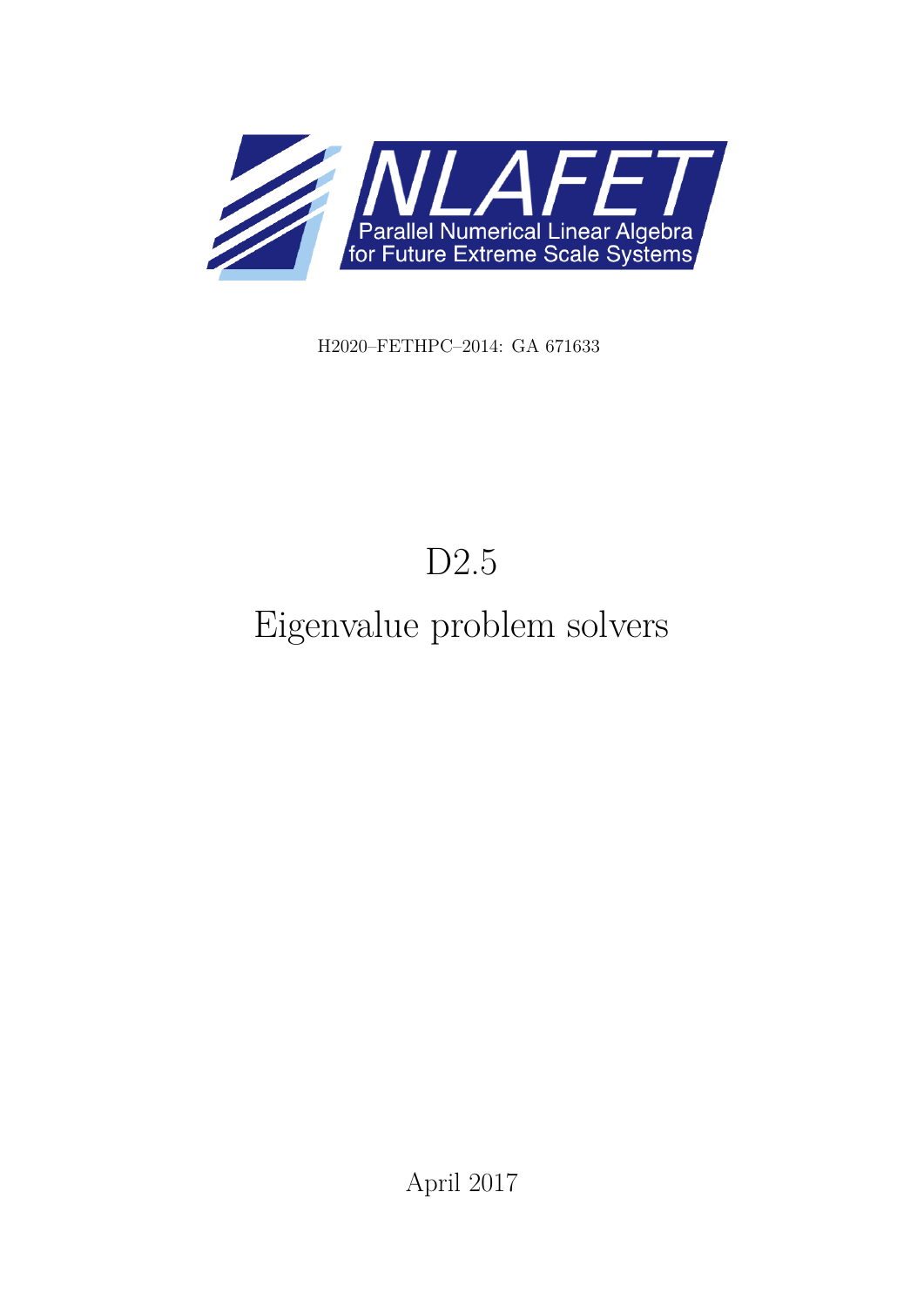Document information

| Scheduled delivery  | 2017-04-30 |
|---------------------|------------|
| Actual delivery     | 2017-04-27 |
| Version             | 1.0        |
| Responsible partner | <b>UMU</b> |

Dissemination level

 $PU - Public$ 

Revision history

| Date                    |  |     | Editor Status Ver. Changes                                                                                                  |
|-------------------------|--|-----|-----------------------------------------------------------------------------------------------------------------------------|
| $2017-03-28$ CCKM Draft |  | 0.1 | Not applicable                                                                                                              |
| $2017-04-26$ CCKM Final |  | 1.0 | Typographical errors fixed, figure placement<br>improved and a few new paragraphs added in<br>response to review questions. |

 $AUTHOR(S)$ 

Carl Christian Kjelgaard Mikkelsen (UMU) Mirko Myllykoski (UMU) Björn Adlerborn (UMU) Lars Karlsson (UMU) Bo Kågström (UMU)

Internal reviewers

Alan Ayala (INRIA) Negin Bagherpour (UNIMAN) Sven Hammarling (UNIMAN) Mawussi Zounon (UNIMAN)

#### **COPYRIGHT**

This work is  $\odot$  by the NLAFET Consortium, 2015–2018. Its duplication is allowed only for personal, educational, or research uses.

#### Acknowledgements

This project has received funding from the *European Union's Horizon 2020 research and innovation programme* under the grant agreement number 671633.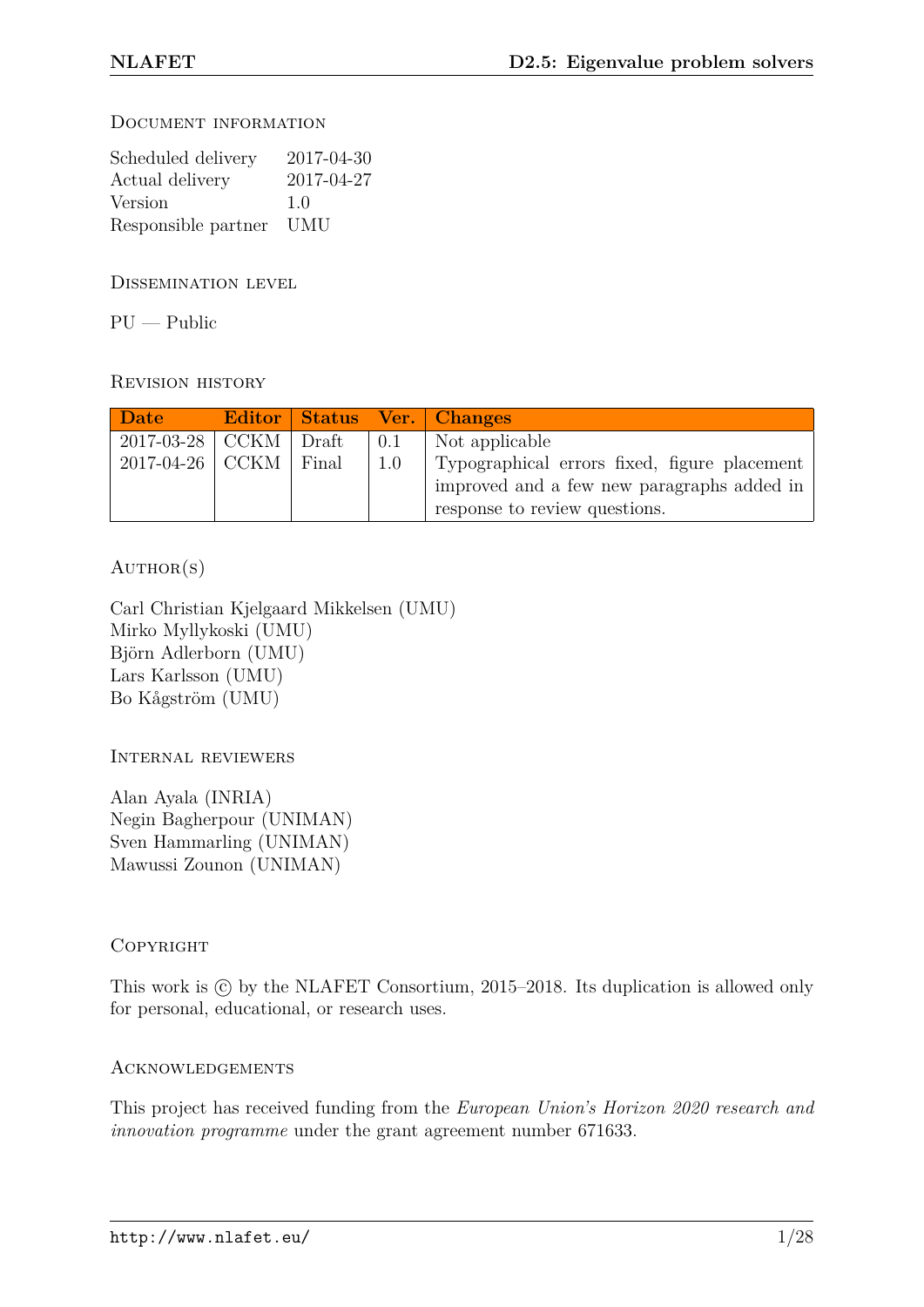# **Table of Contents**

| 1                       | Introduction<br>1.1                                                                                           | $\overline{\mathbf{4}}$<br>$\overline{4}$ |
|-------------------------|---------------------------------------------------------------------------------------------------------------|-------------------------------------------|
|                         | 1.2                                                                                                           | $\overline{4}$                            |
|                         | 1.3                                                                                                           | $\overline{5}$                            |
|                         | 1.4                                                                                                           | $\overline{5}$                            |
| $\boldsymbol{2}$        |                                                                                                               | $\overline{5}$                            |
|                         | Eigenvalue reordering<br>2.1                                                                                  | $6\phantom{.}6$                           |
|                         | The sequential algorithm implemented in DTRSEN $\ldots$ ,<br>2.2                                              |                                           |
|                         |                                                                                                               | $6\phantom{.}6$                           |
|                         | The blocked algorithm implemented in BDTRSEN $\ldots$ ,<br>2.3                                                | $\overline{7}$<br>$\overline{7}$          |
|                         | The parallel algorithm implemented in PBDTRSEN<br>2.4                                                         |                                           |
| 3                       | Our progress on eigenvalue reordering                                                                         | 8                                         |
| $\overline{4}$          | The performance of reordering algorithms                                                                      | 8                                         |
|                         | 4.1                                                                                                           | 9                                         |
|                         | 4.2                                                                                                           | 9                                         |
|                         | 4.3                                                                                                           | 9                                         |
|                         | 4.4                                                                                                           | 10                                        |
|                         | 4.5                                                                                                           | 10                                        |
|                         | Sequential execution $\ldots \ldots \ldots \ldots \ldots \ldots \ldots \ldots \ldots$<br>4.6                  | 10                                        |
|                         | 4.7                                                                                                           | 13                                        |
|                         | 4.7.1                                                                                                         | 13                                        |
|                         | 4.7.2                                                                                                         | 13                                        |
|                         | Flop rate $\ldots \ldots \ldots \ldots \ldots \ldots \ldots \ldots \ldots \ldots \ldots \ldots \ldots$<br>4.8 | 14                                        |
|                         | 4.9                                                                                                           | 15                                        |
|                         | 4.10                                                                                                          | 16                                        |
| $\mathbf{5}$            | The next steps for eigenvalue reordering                                                                      | 16                                        |
| 6                       | Computation of eigenvectors                                                                                   | 18                                        |
|                         |                                                                                                               | 18                                        |
| $\overline{\mathbf{7}}$ | Our progress on eigenvector computation                                                                       | 18                                        |
|                         | 7.1                                                                                                           | 21                                        |
|                         | 7.2<br>Simultaneous computation of multiple eigenvectors $\ldots \ldots \ldots \ldots$                        | 23                                        |
| 8                       | The performance of eigenvector computations                                                                   | 24                                        |
|                         | Computer system $\dots \dots \dots \dots \dots \dots \dots \dots \dots \dots \dots \dots \dots$<br>8.1        | 24                                        |
|                         | 8.2<br>Test matrices                                                                                          | 24                                        |
|                         | 8.3                                                                                                           | 24                                        |
|                         | 8.4                                                                                                           | 24                                        |
|                         | 8.5<br>Sequential execution $\ldots \ldots \ldots \ldots \ldots \ldots \ldots \ldots \ldots \ldots$           | 25                                        |
|                         | 8.6                                                                                                           | 25                                        |
|                         | 8.6.1                                                                                                         | 25                                        |
|                         | 8.6.2                                                                                                         | 26                                        |
|                         | 8.7                                                                                                           | 27                                        |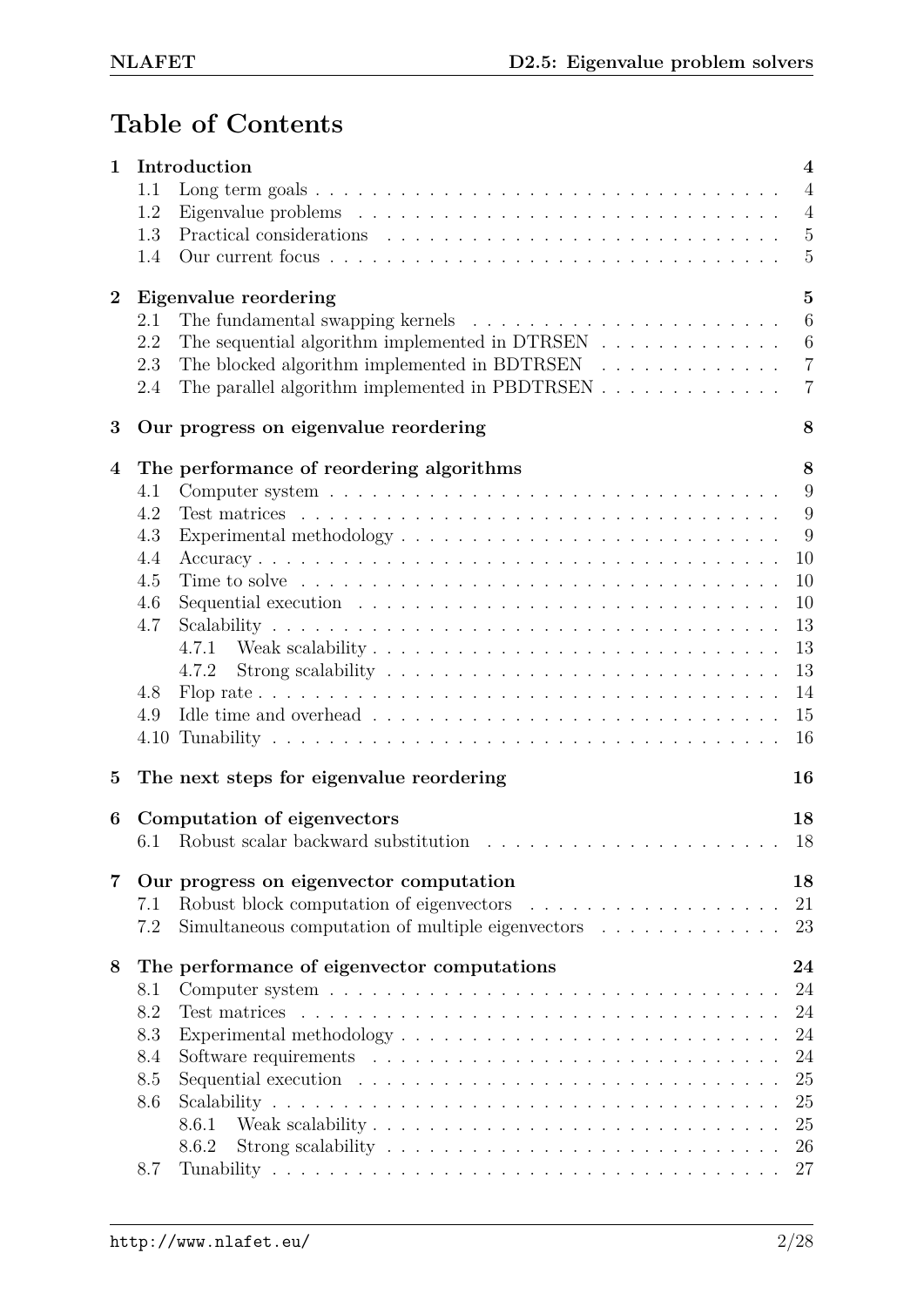| 9 The next steps for eigenvector computation |    |
|----------------------------------------------|----|
| 10 Conclusion                                | 27 |

# **List of Figures**

| $\overline{1}$ |                                                                                          |  |
|----------------|------------------------------------------------------------------------------------------|--|
| $\overline{2}$ |                                                                                          |  |
| 3              | Comparison of PBDTRSEN and our new task-based algorithm 11                               |  |
| $\overline{4}$ | Comparison of BDTRSEN and our new task-based algorithm 12                                |  |
| $\overline{5}$ | Weak scalability of our new task-based algorithm $\ldots \ldots \ldots \ldots \ldots$ 13 |  |
| 6              | Strong scalability of our new task-based algorithm 14                                    |  |
| $\overline{7}$ | Lower bounds for the flop rate of our new task-based algorithm $\dots \dots 15$          |  |
| 8              | Idle time and overhead for our new task-based algorithm $\ldots \ldots \ldots \ldots$ 17 |  |
| 9              | Comparison of ZTREVC3 and our new robust parallel algorithm $\ldots$ 25                  |  |
| -10            | Weak scalability of our new robust parallel algorithm $\ldots \ldots \ldots \ldots$ 26   |  |
| -11            | Strong scalability of our new robust parallel algorithm $\ldots \ldots \ldots$ 26        |  |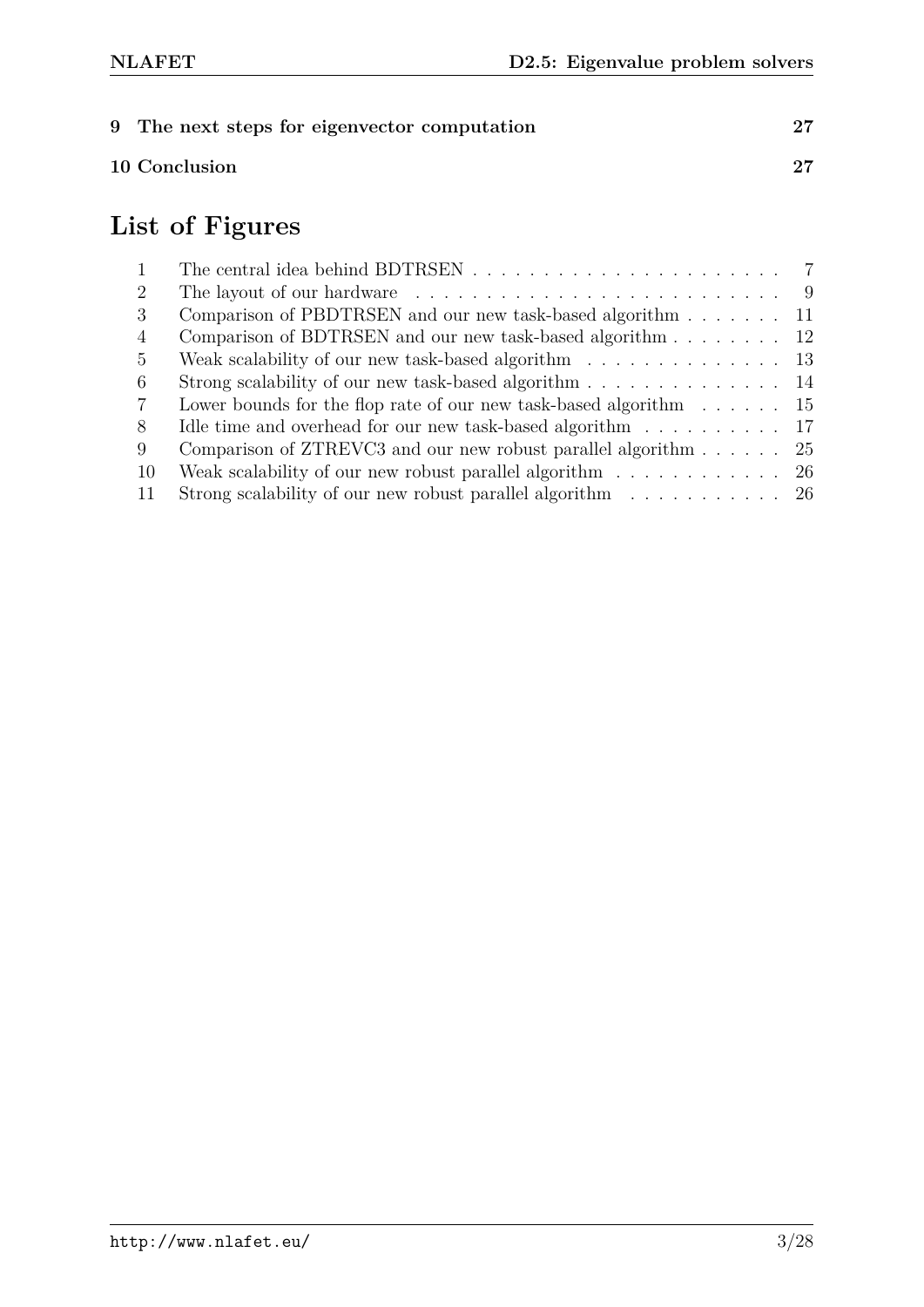## **1 Introduction**

The *Description of Action* document states for deliverable D2.5:

"*D2.5 Eigenvalue problem solvers*

Report on computation of eigenvectors and reordering of eigenvalues in Schur and generalized Schur forms. Includes evaluation of the scalability and tunability of the prototype software developed."

This deliverable is in the context of Task 2.3 (Eigenvalue problem solvers).

#### **1.1 Long term goals**

The long term goal of the team at UMU is to develop and implement a full suite of task based algorithms for the standard and generalized eigenvalue problems. For the purpose of this deliverable, we have concentrated on the problem of reordering eigenvalues and computing eigenvectors in parallel.

#### **1.2 Eigenvalue problems**

Given an *n* by *n* matrix *A*, the standard eigenvalue problem for *A* consists of finding scalars (eigenvalues)  $\lambda_i$  and vectors  $v_i \neq 0$  (eigenvectors), such that

$$
Av_i = \lambda_i v_i. \tag{1}
$$

Given two *n* by *n* matrices *A* and *B* the generalized eigenvalue problem for the matrix pencil  $A - \lambda B$  consists of finding generalized eigenvalues  $\lambda_i$  and generalized eigenvectors *v<sup>i</sup>* such that

$$
Av_i = \lambda_i B v_i. \tag{2}
$$

Dense eigenvalue problems are solved by reducing the matrices to standard form. A square complex matrix *A* has a Schur decomposition

$$
A = QSQ^H \tag{3}
$$

where *Q* is a unitary matrix and *S* is an upper triangular matrix. Similarly, if *A* and *B* are complex matrices, then there exist a generalized Schur decomposition

$$
A = QSZ^H, \quad B = QTZ^H,\tag{4}
$$

where *Q* and *Z* are unitary matrices, and *S* and *T* are upper triangular. The standard eigenvalues of *A* are the diagonal elements of *S*. The generalized eigenvalues of the pencil  $A - \lambda B$  can be determined from the diagonal elements of the matrices *S* and *T*. In both cases, the eigenvectors can be computed by backward substitution and backtransformation to the original basis. Unitary transformations preserve the Euclidean norm (two-norm) of vectors and matrices and are numerically stable.

A square real matrix *A* has a real Schur decomposition

$$
A = QSQ^T \tag{5}
$$

where *S* is quasi upper triangular with 1 by 1 or 2 by 2 blocks on the diagonal and *Q* is orthonormal. Each 2 by 2 block on the diagonal of *S* corresponds to a pair of complex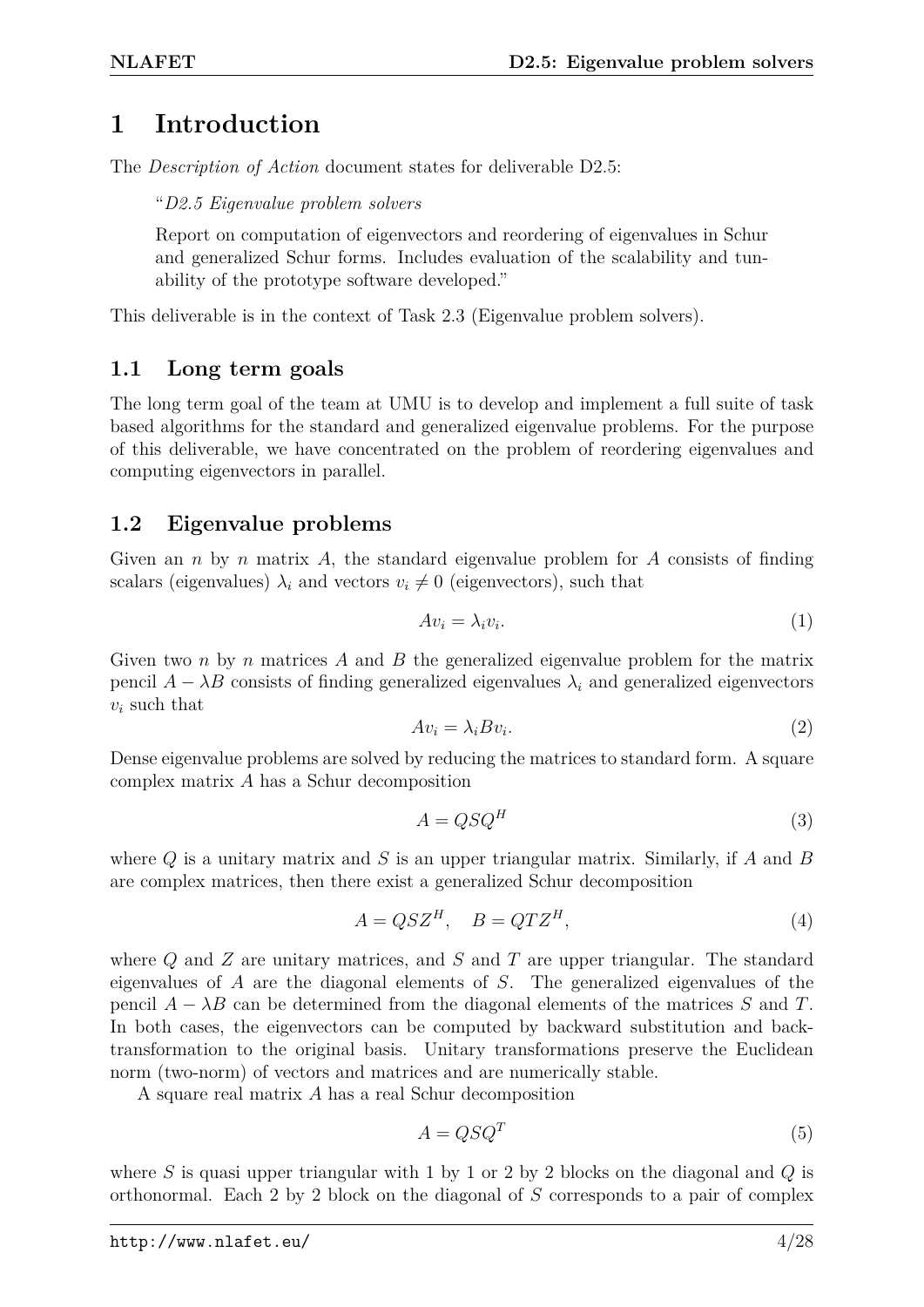conjugate eigenvalues of *A*. Similarly, if *A* and *B* are real matrices, then the pencil  $A - \lambda B$ has a real Schur decomposition

$$
A = QSZ^T, \quad B = QTZ^T \tag{6}
$$

where *Q* and *Z* are orthonormal matrices, *S* is quasi upper triangular and *T* is triangular.

#### **1.3 Practical considerations**

In practice, the reduction from the general form to the relevant Schur form is carried out gradually using *two-sided* transformation algorithms. Here we sketch the procedure for the standard eigenvalue problem. The matrix *A* is first transformed to upper Hessenberg form

$$
H = Q^H A Q. \tag{7}
$$

This is a direct method which requires a finite number of operations. We then reduce *H* iteratively to upper triangular form *S*. The flow of the algorithm depends on the actual floating point values. The eigenvalue reordering problem for *S* now consists of moving the user's selection of eigenvalues to the upper left corner of *S*. This problem is also solved using a sequence of two-sided unitary transformations. They induce some very complex data dependencies which are common to all two-sided transformation algorithms.

#### **1.4 Our current focus**

Currently, there exist in ScaLAPACK parallel algorithms for many of the two-sided reductions needed to reduce standard eigenvalue problems to Schur form [6]. These algorithms are all based on message passing using MPI. There are algorithms for computing eigenvectors in ScaLAPACK, but with one very important limitation. During the backward substitution phase there is either no protection against overflow or the code is essentially sequential. Normally, we can solve triangular linear systems very accurately, but in the context of eigenvector computation, the solver is likely to overflow if the eigenvalue is part of a cluster of nearby eigenvalues. Eigensolvers fight overflow by scaling the solution dynamically. Until now, this has proven difficult to do efficiently in parallel.

In view of the current state of ScaLAPACK, we have concentrated on two topics:

- 1. Solving the reordering problem for the standard eigenvalue problem for matrices in real Schur form.
- 2. Computing (right) eigenvectors for the standard eigenvalue problem for matrices in complex Schur form.

We will apply the lessons learned from these special cases to the problem of developing other task based algorithms for both standard and generalized eigenvalue problems.

# **2 Eigenvalue reordering**

Given a real Schur decomposition  $A = QSQ^T$ , the eigenvalue reordering problem for *S* consists of modifying the Schur basis *Q* such that selected eigenvalues of *A* appear in the upper left corner of the modified matrix *S*.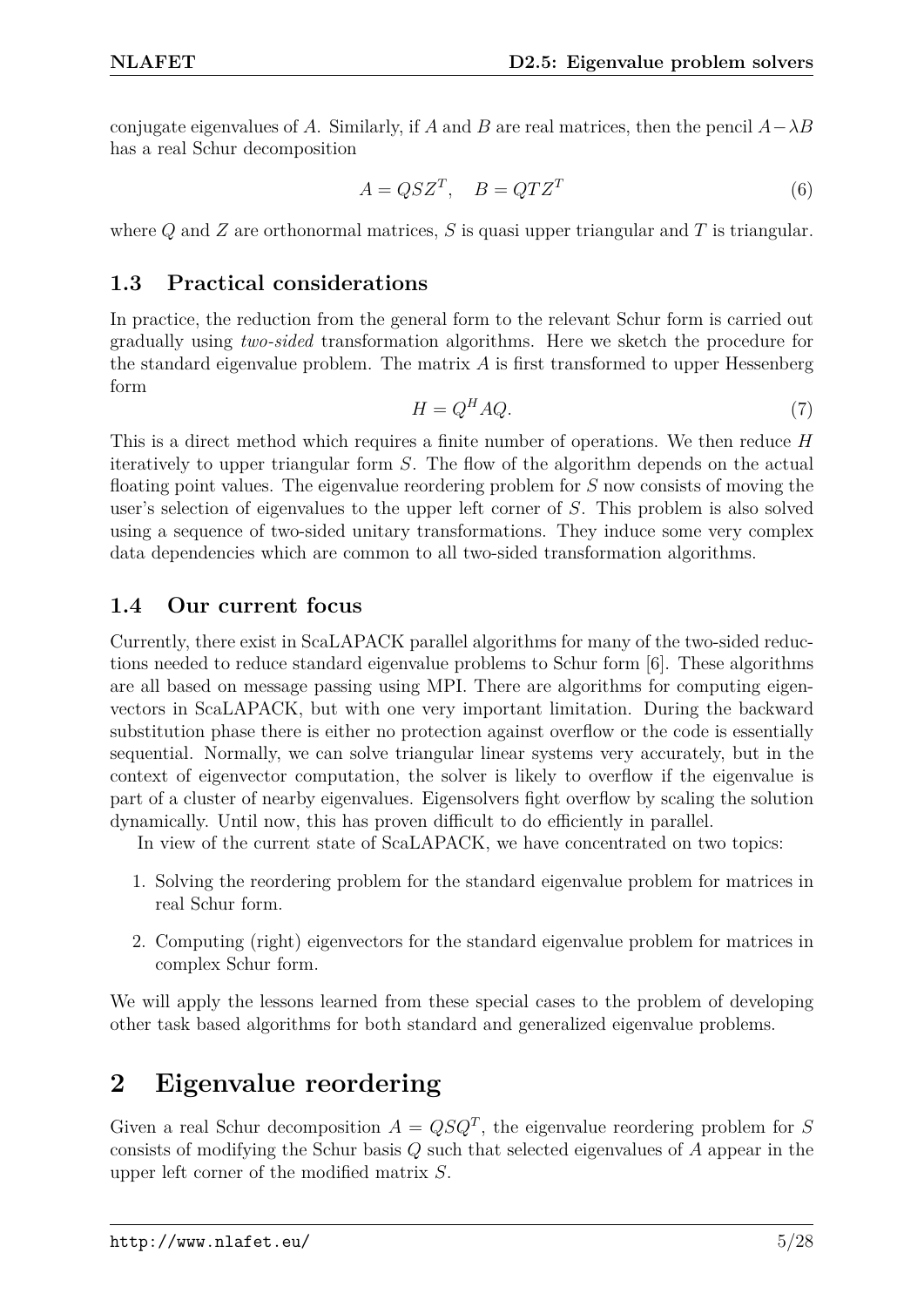In this section we briefly review the previous work which is directly relevant for our current work. We begin by discussing the kernels which form the basis for most known algorithms. Moreover, we discuss the sequential algorithm which is implemented in LA-PACK as DTRSEN, Kressner's blocked improvement BDTRSEN as well as the parallel algorithm implemented in ScaLAPACK as PBDTRSEN. We refer to the cited references and the references therein for a more thorough survey of the field.

#### **2.1 The fundamental swapping kernels**

The fundamental swapping kernels by Bai and Demmel (1993) [3] form the basis for most known algorithms for the reordering problem. Consider a matrix *S* in real Schur form which has only two diagonal blocks, i.e.

$$
S = \begin{bmatrix} S_{11} & S_{12} \\ 0 & S_{22} \end{bmatrix},
$$

where  $S_{11}$  and  $S_{22}$  have size at most  $2 \times 2$ . Then the swapping kernels can be used to compute an orthonormal matrix *V* such that

$$
V^T S V = \begin{bmatrix} \tilde{S}_{11} & \tilde{S}_{12} \\ 0 & \tilde{S}_{22} \end{bmatrix},
$$

where  $\tilde{S}_{11}$  and  $\tilde{S}_{22}$  have the same eigenvalues as  $S_{22}$  and  $S_{11}$ . We say that the blocks/eigenvalues have been swapped.

The swapping kernels are based on the robust solution of a tiny Sylvester equation by solving the equivalent linear system using Gaussian elimination with complete pivoting and scaling to avoid overflow. Backward stability is guaranteed by cheaply monitoring the perturbations introduced by each swap and rejecting those swaps that lead to unacceptably large errors. The authors were unable to find or construct an example were the method failed, indicating that even though failures are a theoretical possibility, they are extremely rare in practice.

Kågström and Poromaa (1996) [7] have extended the work by Bai and Demmel to the generalized eigenvalue reordering problem. Their algorithm is based on the robust solution of a tiny generalized Sylvester equation and similarly guarantees backward stability.

#### **2.2 The sequential algorithm implemented in DTRSEN**

The sequential algorithm implemented in LAPACK as DTRSEN is based on the swapping kernels by Bai and Demmel (1993) [3]. The user's selection of eigenvalues is systematically reordered to the top left corner of the matrix by repeatedly swapping *adjacent* blocks. The orthogonal transformation constructed from a small submatrix enclosing a pair of adjacent blocks affect all entries above and to the right of the submatrix. In principle, it is possible to swap any pair of blocks, but unless the blocks are adjacent, the real Schur form is destroyed by fill-in. One can readily solve the reordering problem by scanning the diagonal of *S* from the upper left to the lower right corner, moving any selected blocks to the top by a sequence of swaps. This is the approach taken in DTRSEN. The computation is memory bound because it contains many low-level BLAS operations.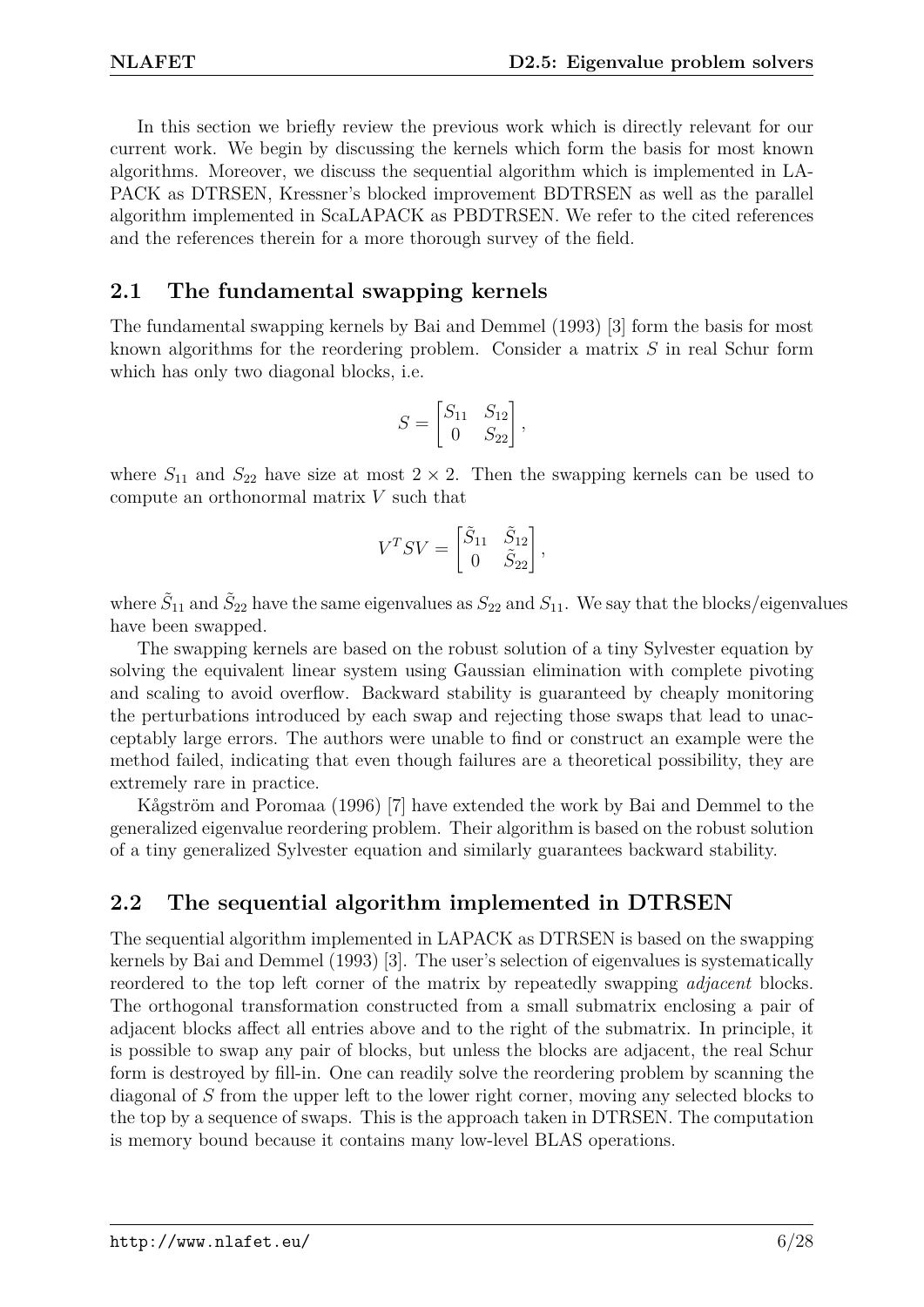| a) Before                                                                 | After                                                                 |
|---------------------------------------------------------------------------|-----------------------------------------------------------------------|
| $\times$ x x x $\times$ x x x x x x x x x x x x                           | $\times$ x x x $\times$ x x x x x x x x x x x x                       |
| $\times$ x x lx $\times$ x $\times$ x x lx $\times$ x $\times$ x $\times$ | $\times$ x x lx x x x x x x lx x x x x x                              |
| $\times$ XIX $\times$ X $\times$ X XIX $\times$ X $\times$ X $\times$     | $\times$ XIX $\times$ X $\times$ X XIX $\times$ X $\times$ X $\times$ |
|                                                                           |                                                                       |
|                                                                           |                                                                       |
|                                                                           |                                                                       |
| $X$ $X$ $X$ $X$ $X$ $X$ $X$ $X$ $X$                                       | $X$ $X$ $X$ $X$ $X$ $X$ $X$ $X$ $X$                                   |
| $X$ $X$ $X$ $X$ $X$ $X$ $X$ $X$                                           |                                                                       |
| $\times$ XIX $\times$ X $\times$ X $\times$                               | $\times$ XIX $\times$ X $\times$ X $\times$                           |
| $X$ $X$ $X$ $X$ $X$ $X$                                                   | $X$ $X$ $X$ $X$ $X$ $X$                                               |
| $\times$ $\times$ $\times$ $\times$ $\times$                              | $\times$ $\times$ $\times$ $\times$ $\times$ $\times$                 |
| $\times$ $\times$ $\times$ $\times$ $\times$ $\times$                     | $\times$ $\times$ $\times$ $\times$ $\times$                          |
| $\times$ $\times$ $\times$ $\times$                                       | $\times$ $\times$ $\times$ $\times$                                   |
| $\times$ $\times$ $\times$ $\times$                                       | $\times$ $\times$ $\times$ $\times$                                   |
| $\times$ $\times$                                                         | хx                                                                    |

Figure 1: Illustration of a quasi-triangular matrix of dimension  $n = 16$  with three selected  $1\times1$  blocks within a window (submatrix on the diagonal) of dimension  $w = 6$ . The initial and final placements of the selected blocks are shown in (a) and (b), respectively. The transformation of the big matrix proceeds in three logical steps. The blocks are reordered by a sequence of swaps applied only within the window. The resulting transformations are then applied using level 3 BLAS to the indicated off-diagonal submatrices above and to the right of the window.

#### **2.3 The blocked algorithm implemented in BDTRSEN**

Kressner (2006) [8] improves the execution rate of the reordering algorithms in both [3] and [7] by reorganizing the computations for improved cache reuse. Specifically, a group of eigenvalues is reordered within a small window on the diagonal. Most of the offdiagonal updates are delayed and applied efficiently either in factored form or using the Level 3 BLAS matrix multiply and add routine DGEMM after explicitly accumulating the transformations. This is the approach take in BDTRSEN. The idea is best illustrated by a small example; see Figure 1. Three selected blocks (which all happen to be of size  $1 \times 1$ ) are highlighted. A window of size  $w = 6$  is placed on the diagonal such that the selected block furthest down the diagonal is located flush against the bottom right corner of the window. The selected blocks are reordered by a sequence of swaps (in this case,  $2+2+3=7$  swaps) such that they end up as illustrated in Figure 1(b). The key is to only apply the transformations to the window at this stage. The window computation consists of an interleaved mix of updates from both the left and the right and is hard to implement efficiently. After processing the window, the resulting transformations are accumulated into a small orthogonal matrix of size  $w \times w$ . This new transformation is applied from the left to the block row to the right of the window and from the right to the block column above the window. These two operations are done efficiently using DGEMM operations.

#### **2.4 The parallel algorithm implemented in PBDTRSEN**

Granat, Kågström, and Kressner (2009) [5] present a parallel algorithm for both the standard and generalized reordering problems. The algorithms are based on those in [8] and the software is expressed in the ScaLAPACK style, i.e. the processes are arranged in a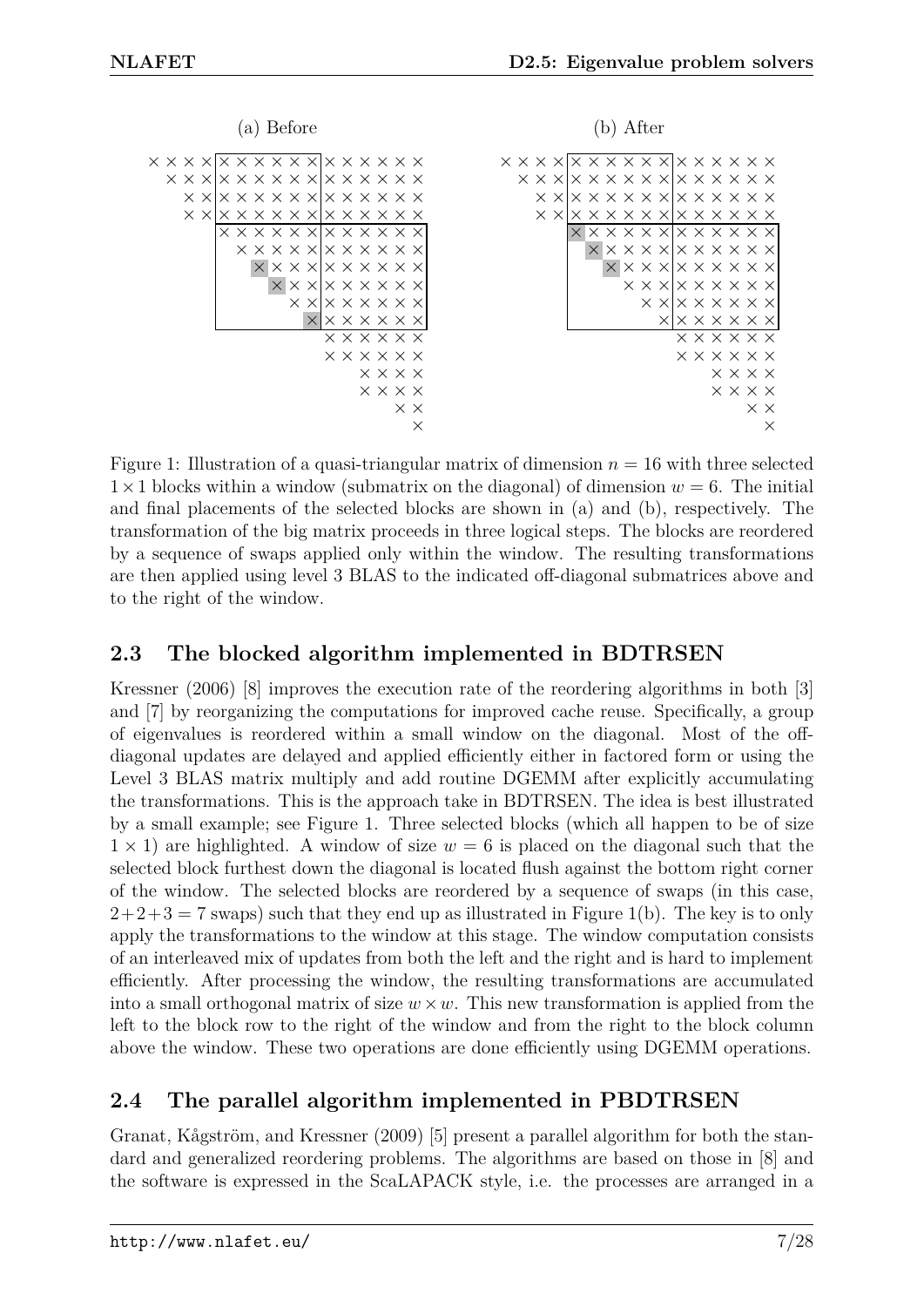mesh and the matrices are distributed in a two-dimensional block-cyclic fashion. Several sliding computational windows are introduced to increase the degree of concurrency. Global synchronization is needed to alternate between updates along block rows and along block columns. Eigenvalues are reordered across a process border by redundantly processing the window on the processors which own the two diagonal blocks.

# **3 Our progress on eigenvalue reordering**

We have developed a task based parallel algorithm for reordering eigenvalues in real Schur forms. Our current implementation can be executed in parallel using  $StarPU<sup>1</sup>$ . Three factors contributed to our choice of run-time system. Firstly, StarPU is well documented and contains all the desirable features identified in Deliverable D6.1. Secondly, initial progression to distributed memory machines is straightforward as StarPU is able to deduce all necessary node-to-node communications from the task graph once the data distribution is provided. A high performance distributed memory implementation is likely to require additional work, but in principle, the same StarPU code can be executed in both shared and distributed memory machines. And finally, since the diagonal windows necessary overlap and a single sliding window is not usually enough to reorder the whole matrix, the resulting data dependencies become extremely complex. This effectively excludes less powerful run-time systems, such as OpenMP, from the list of run-time systems which can be used.

Parallelism is achieved by using multiple sliding windows in a manner similar to PB-DTRSEN. Each sliding window manifests itself as a semi-independent entry point into the task graph. Different sliding windows are not necessarily independent as one may block another. The main advantage of the task based approach is that we have eliminated the need for global synchronization associated with the repeated updates along the rows and columns. The technical details are complicated and are discussed in the NLAFET Working Note 11 [10].

Our current implementation has been very successful on a shared memory machine, see Section 4. It is faster than PBDTRSEN by a factor of at least 3, but more importantly it makes excellent use of the available resources. The weak and strong scaling efficiencies are well above 50% for all but the smallest test problems. It routinely exceeds 50% of the peak flop rate. With the exception of the smallest problems tested there is hardly any idle time and the parallel overhead is tiny.

We are currently rewriting and extending our code to run efficiently on a distributed memory machine using StarPU. In addition, work to extend the algorithms to generalized Schur forms is underway.

Our current implementation is available for download from the NLAFET repository Eigen-reorder. The code can automatically generate test examples and verify the results. For more details see Deliverable D7.5.

# **4 The performance of reordering algorithms**

In this section, we present results pertaining to reordering of eigenvalues for matrices in real Schur form, on a shared memory machine using StarPU, double precision arithmetic and accumulation of the transformations needed to process the windows. Our software

 $1$ The StarPU project is hosted at this address  ${\tt http://starpu.gforge.inria.fr/}$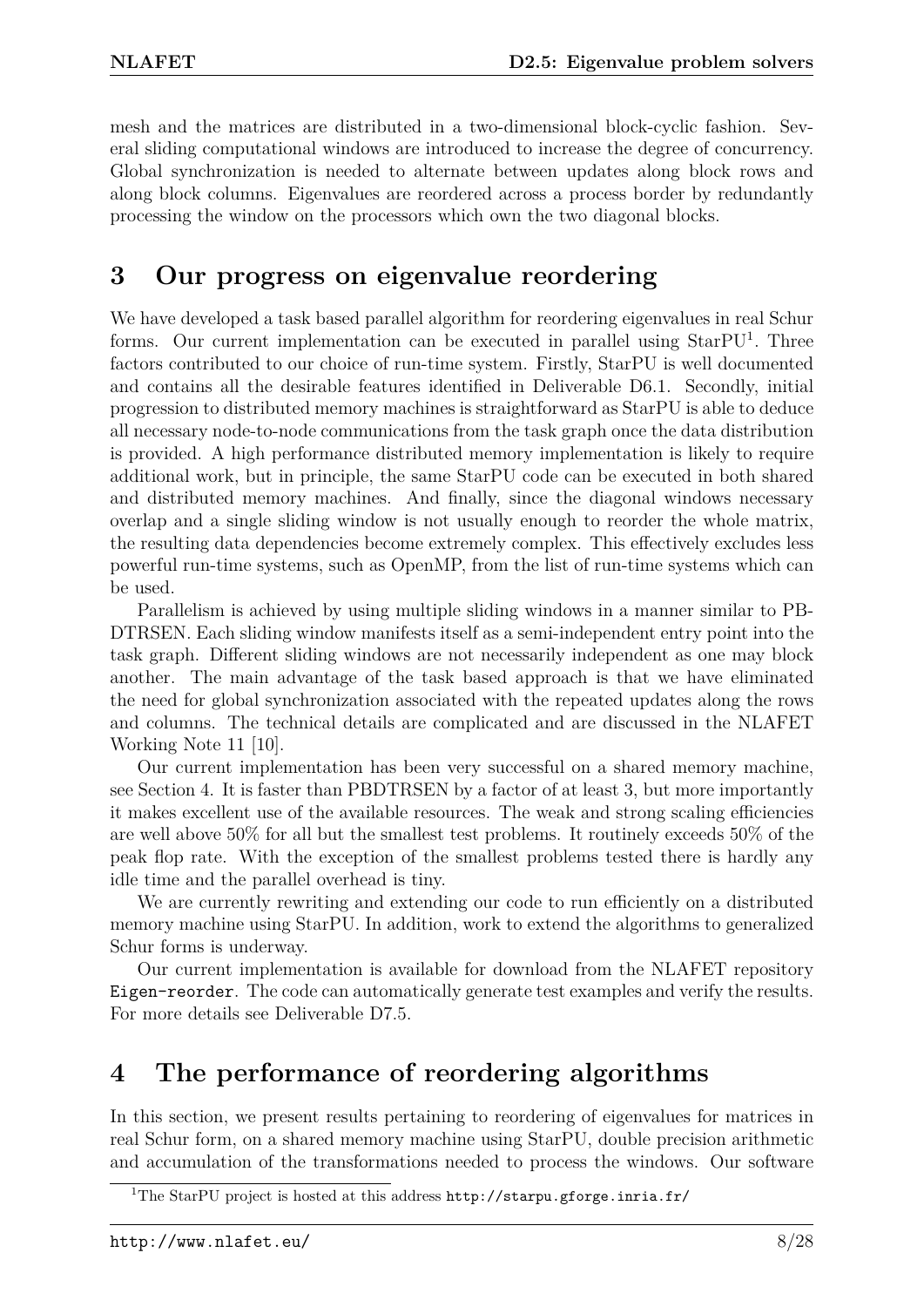is capable of assigning different priorities for different tasks. Thus, we decided to use the prio scheduler (a central task queue based scheduler that sorts tasks by priority specified by the programmer) in our experiments.

#### **4.1 Computer system**

All experiments were executed on the Kebnekaise system at HPC2N, Umeå University. Each compute node contains 28 Intel Xeon E5-2690v4 cores organized in 2 NUMA island with 14 cores each (Intel Broadwell). The nodes are connected with an FDR Infiniband Network. Each compute core has 32 KB L1 data cache, 32 KB L1 instruction cache and 256 KB L2 cache. Moreover, for every NUMA island there is 35 MB of shared L3 cache. There is 128 GB of RAM per compute node. A schematic representation of a compute node is shown in Figure 2.



Figure 2: Schematic representation of a compute node of the Kebnekaise system at HPC2N, Umeå University.

#### **4.2 Test matrices**

We have developed a generator which can build a complete experiment from a single random seed and a small set of parameters (*n, k, q*). Here *n* is the dimension of the matrix *A*, *k* is the number of pairs of complex conjugate eigenvalues and *q* is the probability that the user selects any given diagonal block.

### **4.3 Experimental methodology**

All timings were done using the clock\_gettime function. Each experiment was repeated several times: once to validate the output and three times to measure the runtime. The runtimes were saved and the median was computed. Problems were generated from a random seed using the parameters listed here:

- 1. Matrix dimension *n* ∈ {10000*,* 20000*,* 30000*,* 40000}.
- 2. Number of pairs of complex conjugate eigenvalues  $k = n/4$ , that is, half of the eigenvalues belong to complex conjugate pairs.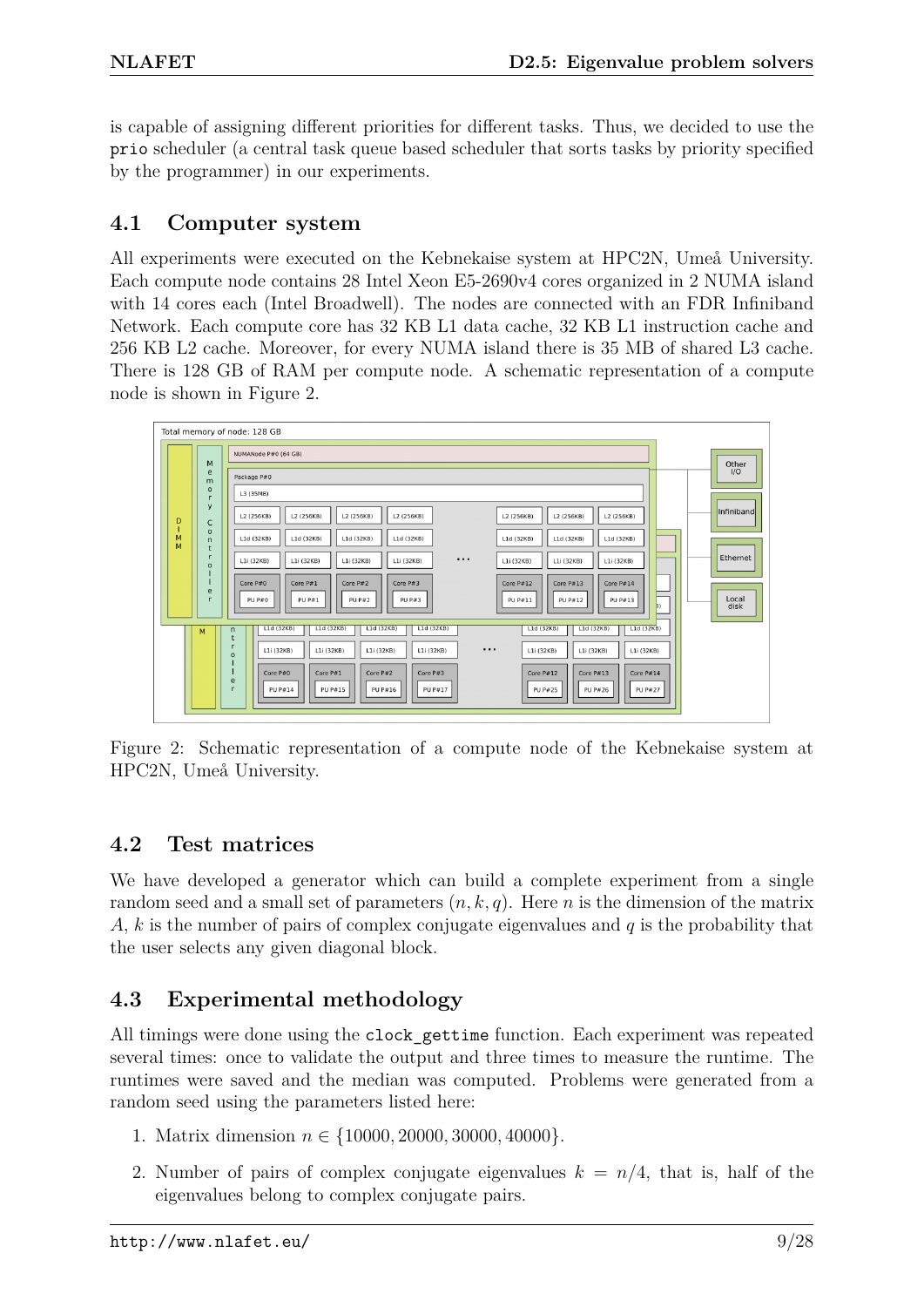3. The probability *q* of the user choosing a specific diagonal block,

$$
q \in \{0.05, 0.015, 0.35, 0.50\}.
$$

Parallel experiments with *p* cores were always executed using cores 0 though  $p-1$ , see Figure 2.

#### **4.4 Accuracy**

Results are worthless if they are not accurate. With respect to all experiments reported the following statements are true.

1. For each reordered eigenvalue  $\hat{\lambda}$ , we have the relative error bound

$$
\frac{|\lambda - \hat{\lambda}|}{|\lambda|} \lesssim 900u,\tag{8}
$$

where  $\lambda$  is the original value of the eigenvalue.

2. For each reordered Schur decomposition  $\hat{A} = \hat{Q}\hat{S}\hat{Q}^T$  we have a relative backward error bound

$$
\frac{\|A - \hat{A}\|_F}{\|A\|_F} \lesssim 190u,\tag{9}
$$

where  $A = QSQ^T$  is the original matrix.

3. For each new Schur basis  $\hat{Q}$ , we have

$$
\frac{\|\hat{Q}^T\hat{Q} - I\|_F}{\|I\|_F} \lesssim 315u,\tag{10}
$$

which shows that the orthogonality is very nearly preserved.

In exact arithmetic, the errors should be zero. The small values obtained merely serve to illustrate that our StarPU implementation does not commit any obvious errors for the well conditioned test problems considered.

#### **4.5 Time to solve**

We report on the speed of our StarPU implementation relative to the existing ScaLA-PACK routine PBDTRSEN. We compare the case of 28 MPI ranks to the case of 28 StarPU workers, i.e. full utilization of a single node on Kebnekaise. The results are illustrated in Figure 3. It is clear that our StarPU implementation is significantly faster than PBDTRSEN. In particular, for the largest problem size, we record a speedup well above 3 regardless of the number of selected eigenvalues.

#### **4.6 Sequential execution**

We report on the time  $T<sub>s</sub>$  to solve problems using single threaded code and compare our code to the sequential blocked code BDTRSEN. This is important because it allows us to determine the best sequential code and establish a baseline against which all parallel speedups should be computed. Our results are shown in Figure 4. We note the paradoxical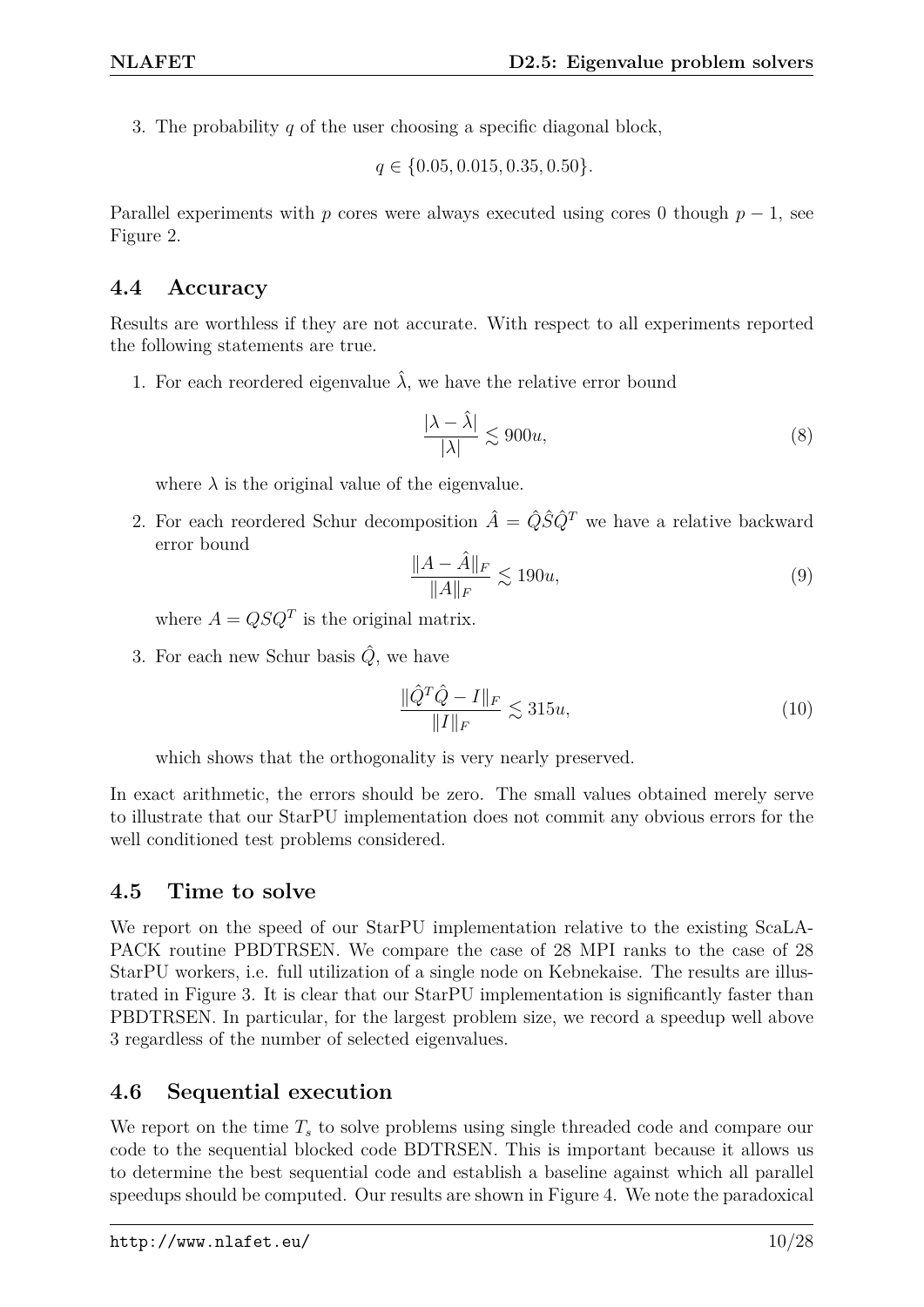

Figure 3: Comparison of the runtime for PBDTRSEN from ScaLAPACK and our new StarPU implementation. The number of selected eigenvalues relative to the matrix size runs through the values 5, 15, 35, and 50 percent. Observe that the scale on the y-axis varies between sub-figures.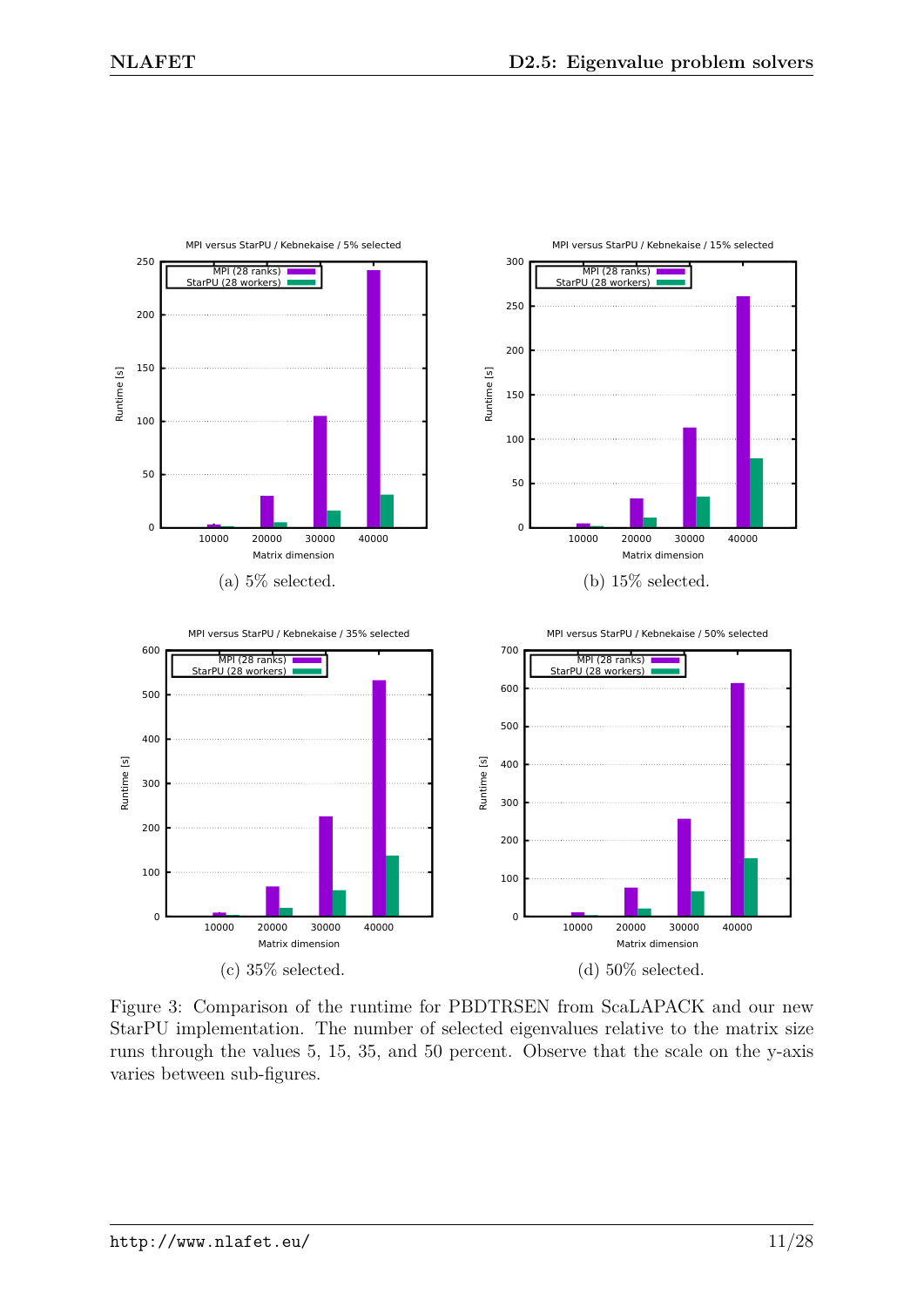result that our StarPU implementation which uses BDTRSEN as a kernel, is somewhat faster than BDTRSEN running alone.

It remains an open problem to fully explain this situation, but the fact that the window size can chosen more freely in our implementations is probably a major factor. This allows us to have larger update task which implies fewer and larger DGEMM operations, hence a higher floprate.



Figure 4: The runtime of the sequential code BDTRSEN and our StarPU implementation. The number of selected eigenvalues relative to the matrix size runs through the values 5, 15, 35, and 50 percent. Observe that the scale on the y-axis varies between sub-figures.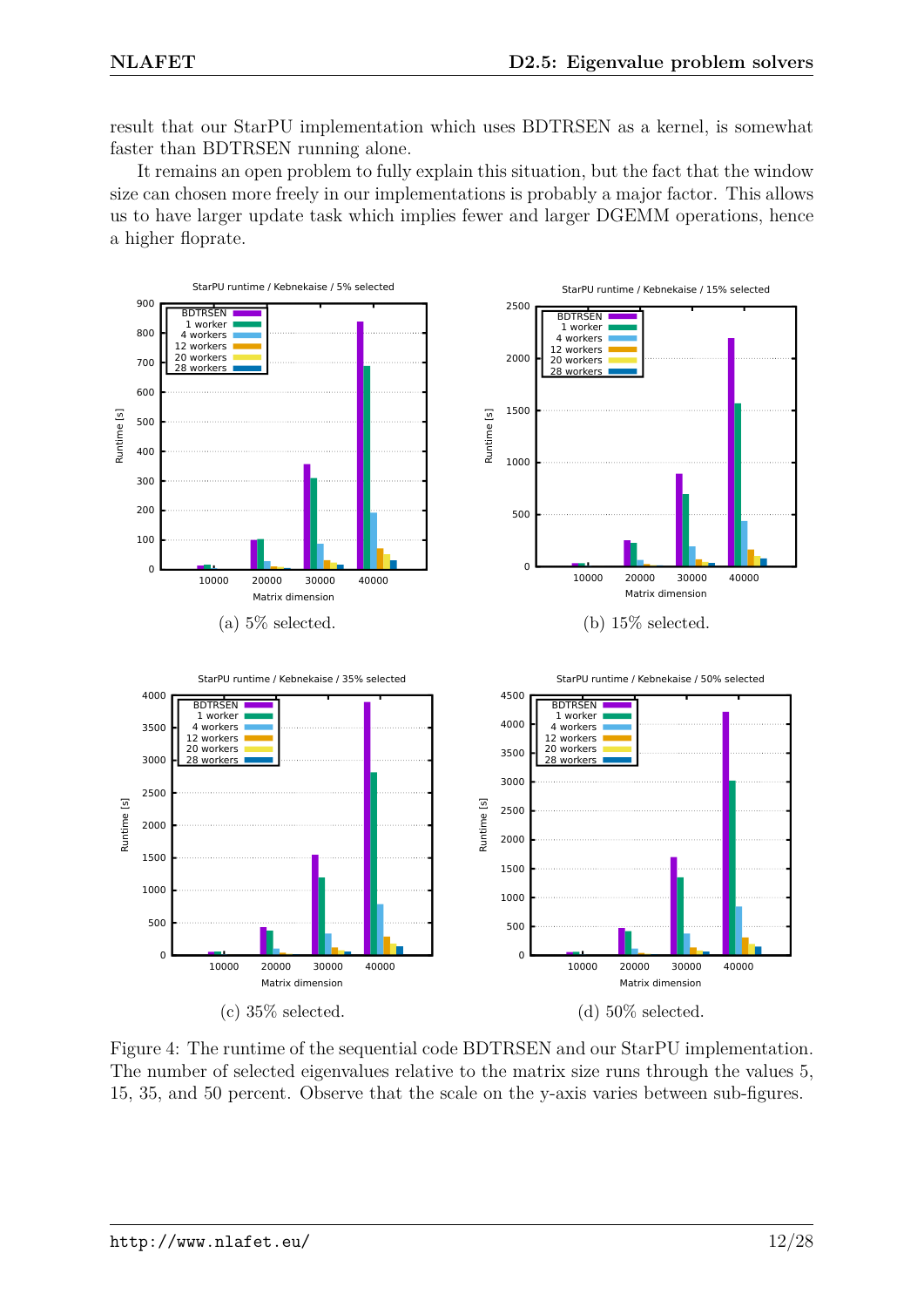#### **4.7 Scalability**

The scalability of a program measures its response to an increase in the number of processing units. In the context of high performance computing, we are interested in weak and strong scalability. In both cases we report on the parallel efficiency  $\rho$  given by

$$
\rho = \frac{T_s}{pT_p},\tag{11}
$$

where  $T_s$  is the serial execution time and  $T_p$  is the parallel execution time using  $p$  cores.

#### **4.7.1 Weak scalability**

Weak scalability refers to the situation where the problem size per processing unit is constant as the number of units is increased. Here we report on the weak scalability efficiency obtained by scaling our largest problem  $(n = 40000)$  from  $p = 28$  down to  $p = 1$ core. Our results are plotted in Figure 5. We are pleased to report that the efficiencies are well above 60%. Except for some minor bumps the curves decrease monotonically as expected.



Figure 5: Weak scalability of our StarPU implementation.

#### **4.7.2 Strong scalability**

Strong scalability refers to the situation where the problem size is constant as the number of processing units is increased. Here we report on strong scalability efficiency. Our results are shown in Figure 6. Ideally, one would like to obtain curves which are monotone and slowly decreasing. It is almost true for our experiments with the exception of the case of 5% and 15% percent selected eigenvalues. In general, shorter runs are more sensitive to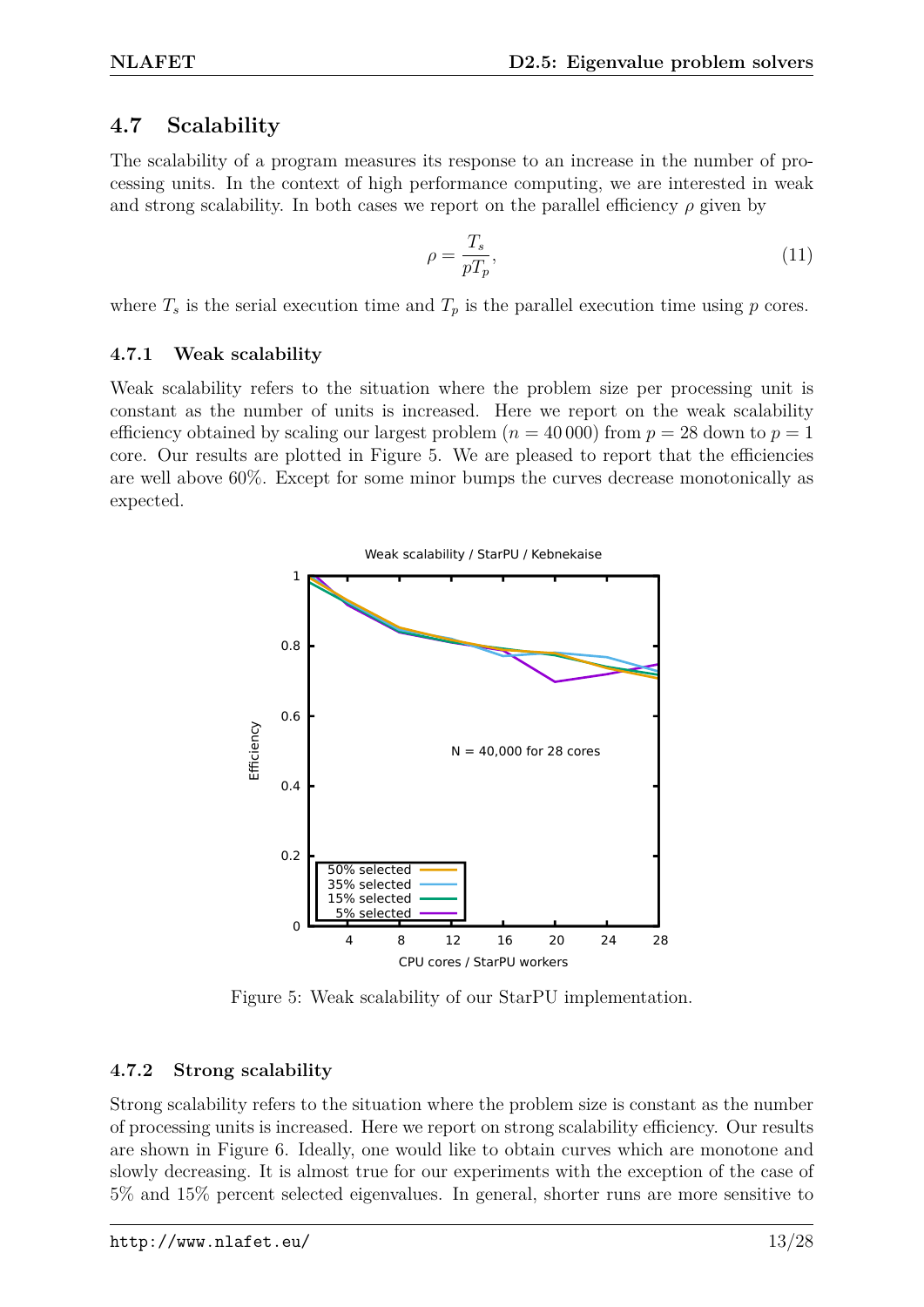

disruptions beyond our control, i.e. intervention by the operating system, so we are not surprised to record bumps when the computational load is rather light.

Figure 6: The strong scalability efficiency of our StarPU implementation. The number of selected eigenvalues relative to the matrix size runs through the values 5, 15, 35, and 50 percent.

#### **4.8 Flop rate**

The flop rate is the number of floating point numbers per second. Our results are presented in Figure 7. Here we plot the relative flop rate, i.e. the flop rate relative to the peak flop rate. The curves represent *lower* bounds as we have only counted the flops performed during the row and column matrix–matrix multiply operations. The flops performed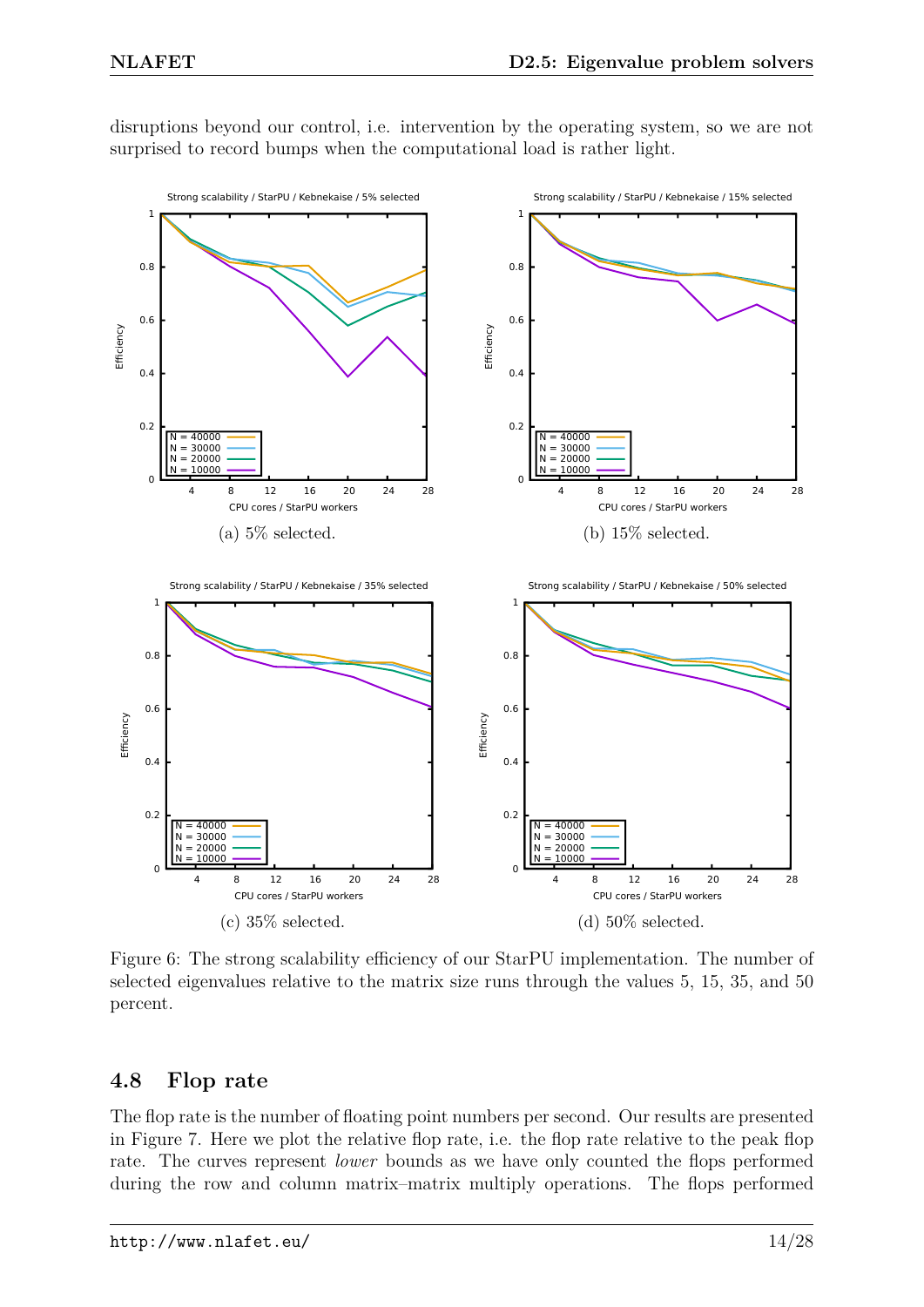within each window are more difficult to count and have not been included. We are pleased to note that the lower bound for our relative flop rate is well above 50% for all but the lightest loads. Ideally, one would like to obtain curves which are decreasing monotonically. In practice, the occasional bumps are unavoidable and not necessarily reproducible from one experiment to the next.



Figure 7: A lower bound for the flop rate of our StarPU implementation relative to the peak flop rate for the specific selection of cores. The number of selected eigenvalues relative to the matrix size runs through the values 5, 15, 35, and 50 percent.

#### **4.9 Idle time and overhead**

Worker threads executing code under a runtime system such as StarPU are either busy doing useful work, waiting for tasks to become available (idle time) or running the system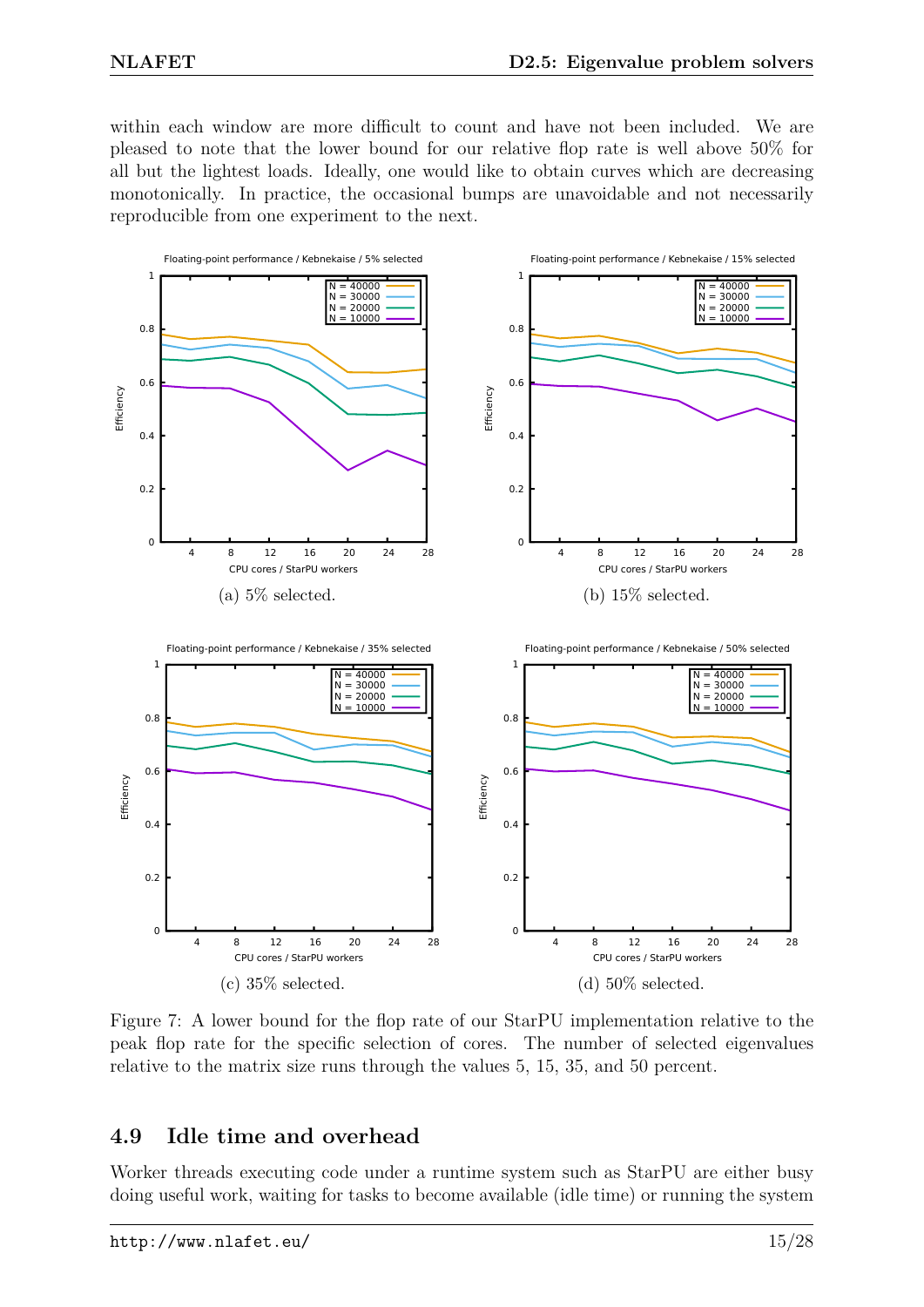itself (parallel overhead). Ideally, we want all worker threads to advance the main calculation at all times, but this is of course not possible. StarPU has the ability to record the time spent in each activity. Here we report on the idle time and the overhead as a fraction of the total execution time. We include StarPU startup and shutdown times in the reported overhead. Our result are presented in Figure 8. In general, the impression is favorable and the workers are almost always moving the computation along, especially when the problem size is large and a large fraction of eigenvalues has been selected. If we were to omit the smallest problem size and the case of 5% selected eigenvalues, then all workers are devoting more than 95% of their time to advancing the calculations. There is significant amount of time lost to idling when only 5% are selected and the worker count is high. This is hardly surprising as we are trying to schedule a small load across a rather large number of workers.

#### **4.10 Tunability**

The implementation has multiple tunable parameters. However, we have identified two parameters that have the largest impact on the performance. The matrix is initially partitioned into square blocks (tiles) of uniform size  $n<sub>b</sub>$ . The block size has implications both for the data layout and the dependency tracking in StarPU. In addition, the block size also defines the task granularity. Based on our experiences, the block size appears to be the most important parameter. A second important parameter is the strategy that determines the order in which the tasks are inserted into StarPU as well as the task priorities, see [10]. Other parameters appear to be less important or a (close to) optimal values are already known. However, new tunable parameters are likely to appear as our implementation develops further.

# **5 The next steps for eigenvalue reordering**

We are currently rewriting and extending our code so that it can be executed efficiently by StarPU on a distributed memory machine. In addition, work to extend the algorithms to generalized Schur forms is underway.

We fully expect to transfer the lessons learned from the problem of reordering eigenvalues to two-sided transformation algorithms needed for the reduction of dense standard and generalized eigenvalue problems to Schur and generalized Schur forms. This will include developing task-based algorithms for such reductions and implementing them for execution under StarPU.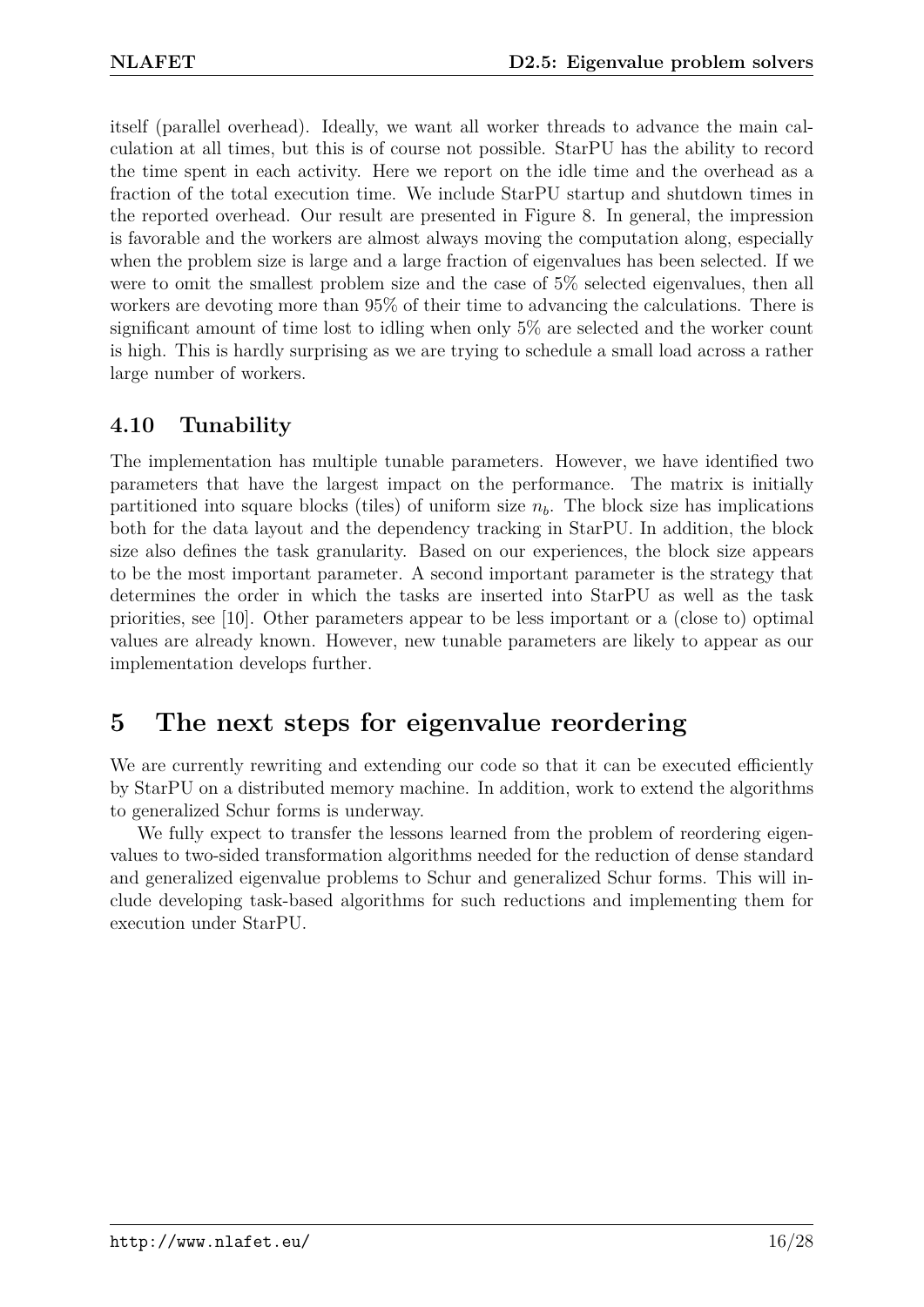

Figure 8: The idle time and overhead of our StarPU implementation relative to the total runtime. Each of the four sub-figures corresponds to the user selecting a specific fraction of the eigenvalues, specifically, 5, 15, 35, and 50 percent of the total. Within each figure, the results are grouped by matrix dimension. Within each group, the StarPU worker count runs through the numbers 1, 4, 12, 20 and 28 as we move from left to right.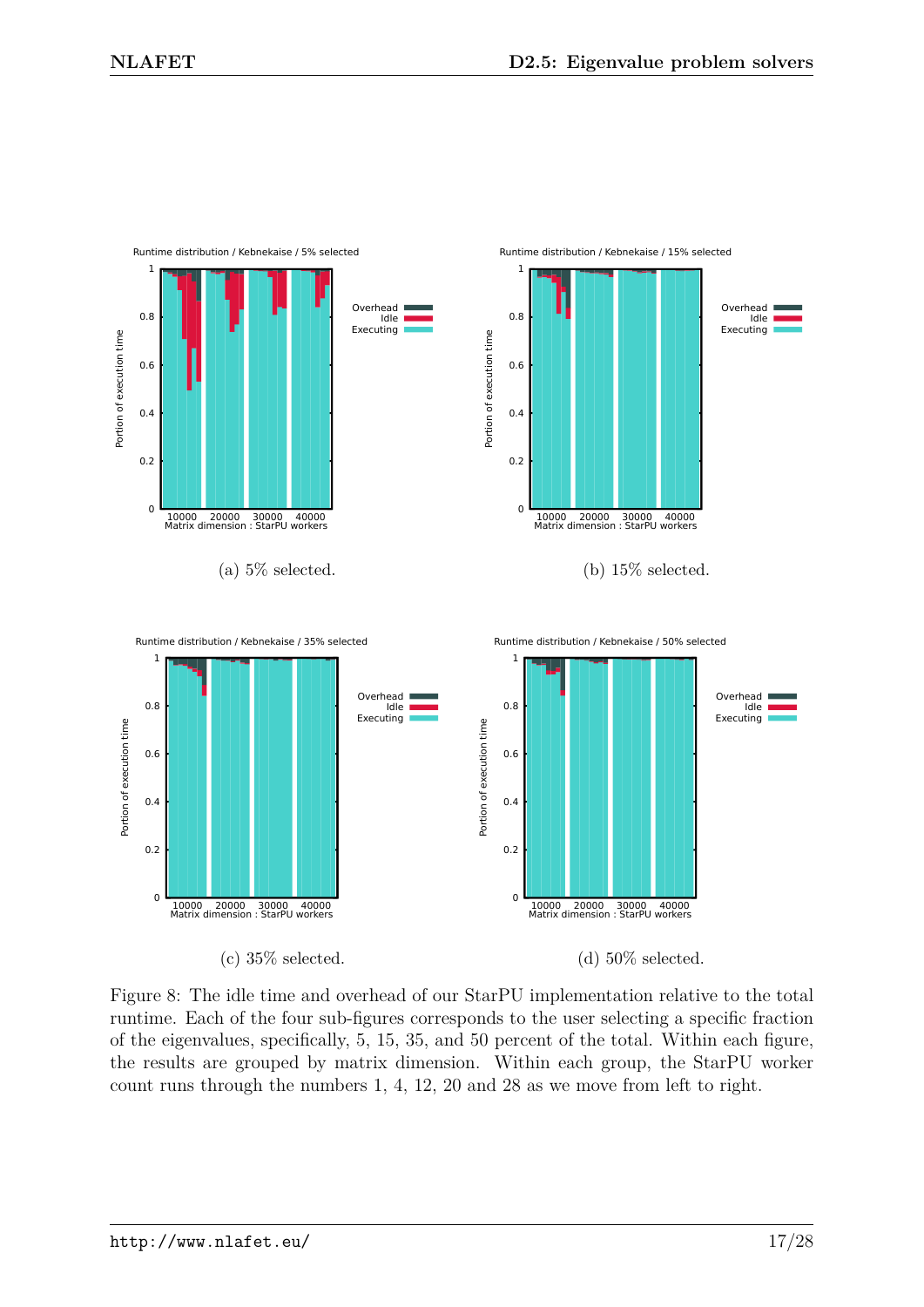# **6 Computation of eigenvectors**

The problem of computing a single eigenvector reduces to the problem of solving a triangular linear system  $(S - \lambda I)x = f$  and applying a unitary transformation  $x \leftarrow Qx$ . In practice there are at least two problems. Specifically,

- 1. The triangular solver may overflow.
- 2. Computing a single eigenvector is a memory bound operation.

The solver is likely to overflow if the eigenvalue is part of a cluster of nearby eigenvalues. In this case, the triangular matrix  $S - \lambda I$  has a number of very small entries on the main diagonal and the corresponding divisions can trigger massive growth in the solution. For this reason, eigenvalue solvers attempt to compute a scaling  $\alpha$ , such that the solution  $x$ of the *scaled* linear system

$$
(S - \lambda I)x = \alpha b \tag{12}
$$

does not overflow. This is done by protecting each scalar division and each linear update against overflow.

Solving a single triangular system of dimension *n* requires  $O(n^2)$  flops on  $O(n^2)$  words of memory. The arithmetic intensity (average number of flops per word) is *O*(1). The problem of computing a single eigenvector is incompatible with modern computer architectures with deep memory hierarchies which favor algorithms with high arithmetic intensity. The eigenvector might be computed "rapidly", but the machine will be running at small fraction of its peak flop rate, wasting the majority of the processing power.

#### **6.1 Robust scalar backward substitution**

Since 1991 xLATRS [2] and its derivative PxLATRS [4] has fought overflow in triangular linear systems using an algorithm very similar to Algorithm 1 RobustScalarBacksolve. In fact, the only difference between xLATRS and RobustScalarBacksolve is that xLATRS contains an extra scaling which is harmless, but not necessary. Algorithm 1 addresses overflow by considering every single arithmetic operation, see Algorithm 2 ProtectDivision and Algorithm 3 ProtectUpdate. It is essentially impossible to parallelize Algorithm 1 efficiently. Recomputing the variable  $x_{\text{max}}$  at the end of every iteration requires global communication and badly affects the efficiency even if scalings are rarely needed.

# **7 Our progress on eigenvector computation**

We have learned how to address overflow when solving triangular systems in parallel. The key is to do a blocked solve and use different scaling factors for each block row of the solution. We have replaced the standard kernels with robust variants. These new kernels operate on augmented vectors  $\langle \alpha, x \rangle$  rather than regular vectors. An augmented vector consists of a scaling  $\alpha$  and a vector *x* and represents the vector  $\alpha^{-1}x$ , which can lie far outside the representable range of floating point numbers. We explain this breakthrough in some detail, see Section 7.1 and refer to the NLAFET Working Notes 9 and 10 [9, 1] for a full discussion.

We have also learned to interleave the computation of several eigenvectors in order to improve the arithmetic intensity and reduce the solve time, see Section 7.2.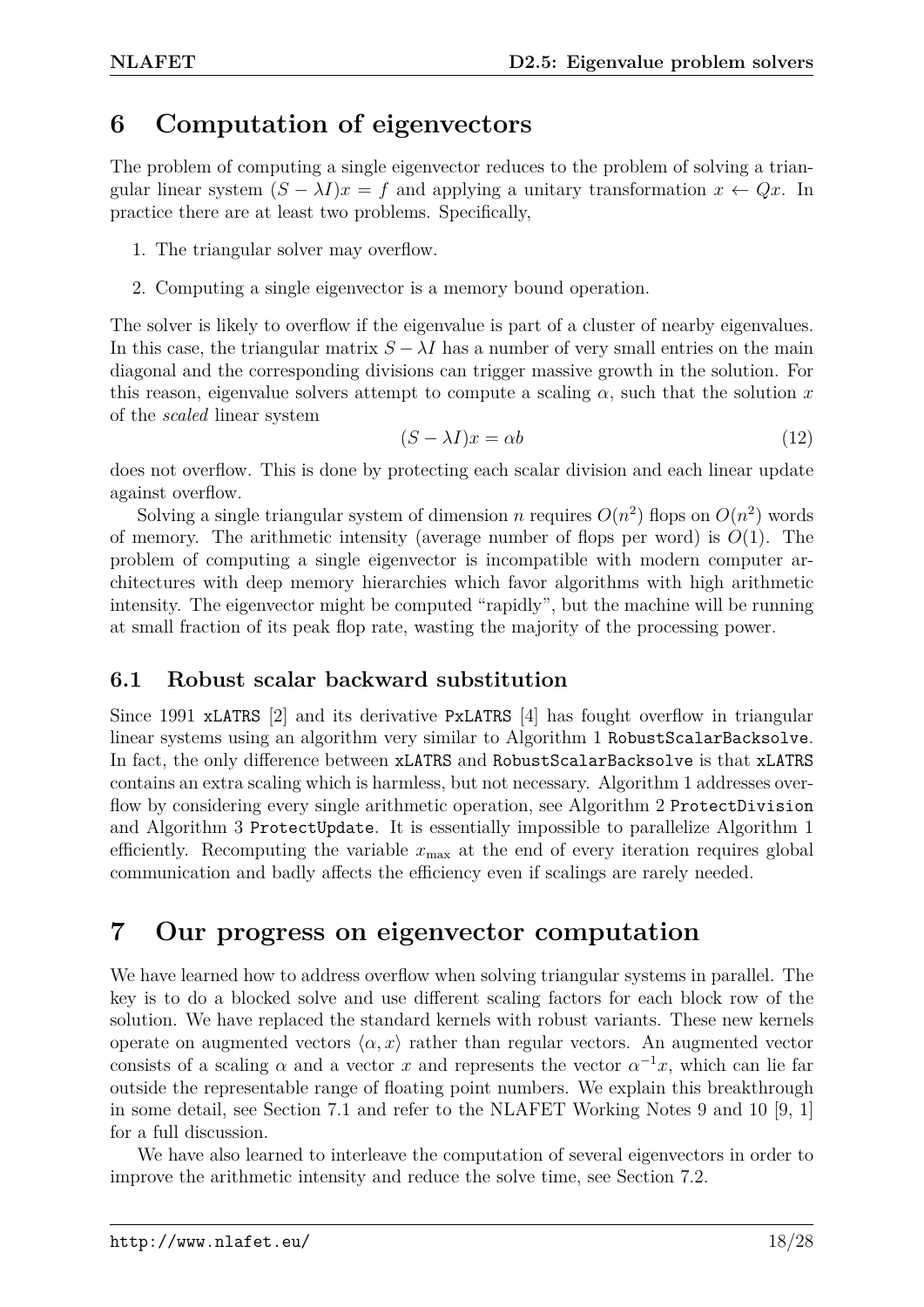Algorithm 1:  $(\alpha, x)$  = RobustScalarBacksolve $(S, \lambda, b)$ 

**Data:** A non-singular upper triangular matrix  $S - \lambda I \in \mathbb{C}^{n \times n}$  and  $b \in \mathbb{C}^n$ , such that

$$
||S - \lambda I||_{\infty} \le \Omega, \quad ||b||_{\infty} \le \Omega
$$

and numbers  $c(j)$  satisfying

$$
||S(1:j-1,j) - \lambda I||_{\infty} \le c(j), \quad j = 2, 3, ..., n.
$$

**Result:** A scaling factor  $\alpha \in (0, 1]$  and the solution of the scaled linear system

$$
(S - \lambda I)x = \alpha b
$$

where the scaling factor ensures that the computation of *x* cannot overflow.

```
\alpha \leftarrow 1, x \leftarrow b, x_{\text{max}} \leftarrow ||x||_{\infty};2 for j ← n, n − 1, . . . , 1 do
 3 \beta = \text{ProtectDivision}(x(j), \lambda, S(j, j));4 if \beta \neq 1 then
 5 \vert x \vert \rightarrow x \leftarrow \beta x;6 \vert \cdot \vert \cdot \alpha \leftarrow \beta \alpha;7 x(j) ← \frac{x(j)}{S(j,j)-\lambda};8 if j > 1 then
 9 \vert \quad \vert \quad \beta = \texttt{ProtectUpdate}(x_{\text{norm}}, c(j), |x(j)|);\mathbf{10} if \beta \neq 1 then
11 \vert x \vert = x \leftarrow \beta x;12 \vert \vert \alpha \leftarrow \beta \alpha;13 x(1:j−1) ← x(1:j−1) − S(1:j−1, j)x(j);
14 \| x_{\text{max}} \leftarrow \| x(1:j-1) \|_{\infty};15 return α, x;
```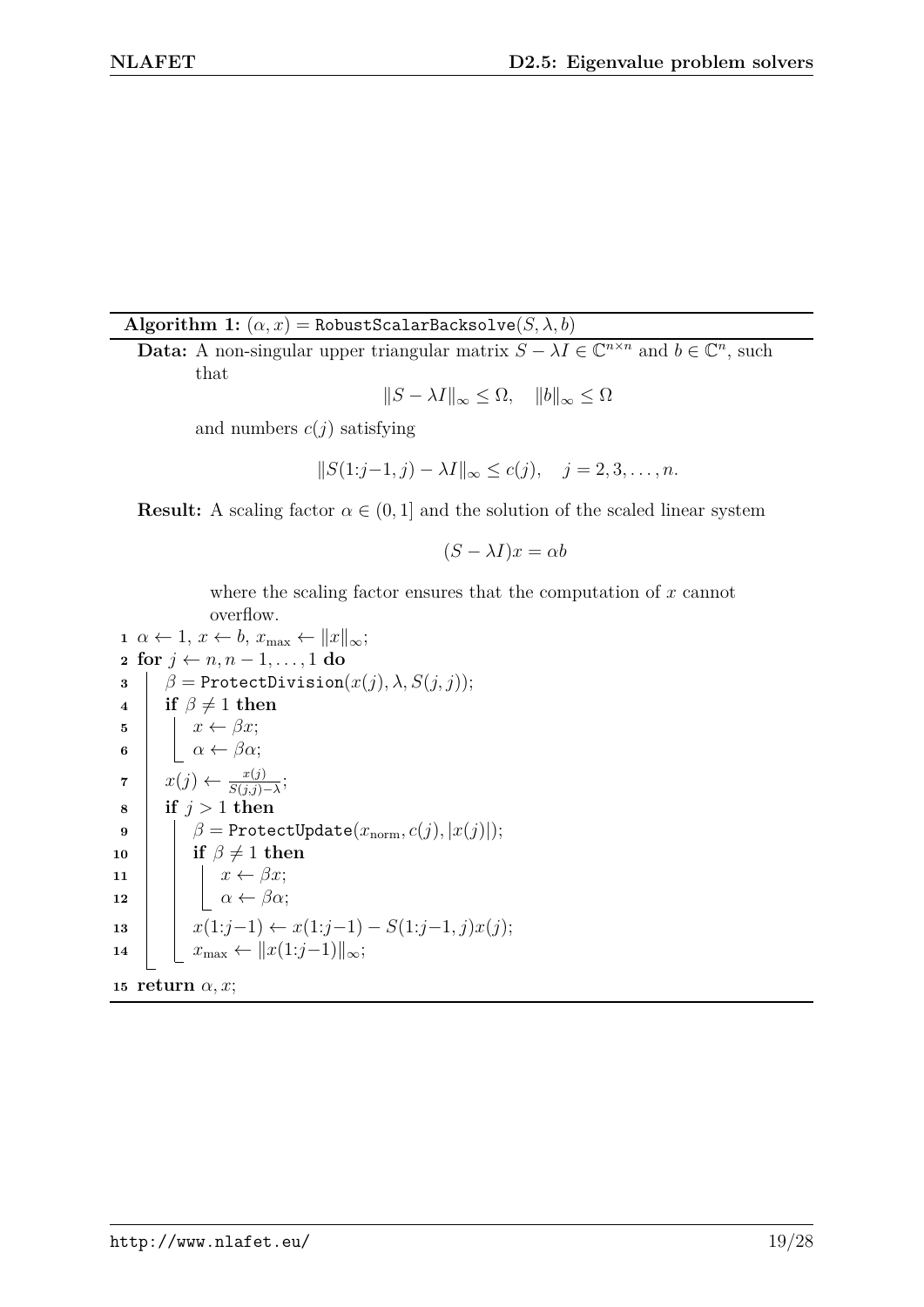**Algorithm 2:**  $\alpha = \text{ProtectDivision}(b, s, \lambda)$ 

**Data:** Numbers *b* and *t* such that  $|b| \leq \Omega$  and  $s \neq \lambda$ . **Result:** A scaling factor  $\alpha \in (0, 1]$  such that the result of the scaled division

$$
x \leftarrow \frac{(ab)}{s - \lambda} \tag{13}
$$

cannot exceed the overflow threshold  $\Omega$ .

1 
$$
\alpha \leftarrow 1
$$
;  
\n2 if  $|s - \lambda| < \Omega^{-1}$  then  
\n3 if  $|b| > |s - \lambda| \Omega$  then  
\n4  $\left| \begin{array}{ccc} \alpha < & \frac{|s - \lambda| \Omega}{|b|} \\ \alpha < & \frac{|s - \lambda| \Omega}{|b|} \end{array} \right|$ ;  
\n5 else  
\n6  $\left| \begin{array}{ccc} \text{if } |s - \lambda| < 1 \text{ then} \\ \text{if } |b| > |s - \lambda| \Omega \text{ then} \\ \alpha < & |b|^{-1} \end{array} \right|$ 

Algorithm 3:  $\zeta$  = ProtectUpdate( $y_{\text{norm}}, c_{\text{norm}}, x_{\text{norm}},$ )

**Data:** Non-negative real numbers  $c_{\text{norm}}$ ,  $x_{\text{norm}}$  and  $b_{\text{norm}}$  such that

$$
||Y||_{\infty} \leq y_{\text{norm}} \leq \Omega, \quad ||C||_{\infty} \leq c_{\text{norm}} \leq \Omega, \quad ||X||_{\infty} \leq x_{\text{norm}} \leq \Omega.
$$

**Result:** A scaling factor *ζ* such that

$$
\zeta \left( y_{\text{norm}} + c_{\text{norm}} x_{\text{norm}} \right) \leq \Omega
$$

which implies that the scaled linear update

$$
Z \leftarrow \zeta Y - C(\zeta X) \tag{14}
$$

cannot exceed the overflow threshold  $\Omega$ .

1 
$$
\zeta \leftarrow 1
$$
;  
\n2 if  $x_{\text{norm}} \le 1$  then  
\n3  $\begin{array}{c} \text{if } c_{\text{norm}} x_{\text{norm}} > \Omega - b_{\text{norm}}$  then  
\n4  $\begin{array}{c} \downarrow \zeta \leftarrow 1/2 \end{array}$ ;  
\n5 else  
\n6  $\begin{array}{c} \text{if } c_{\text{norm}} > (\Omega - b_{\text{norm}})/x_{\text{norm}}$  then  
\n7  $\begin{array}{c} \downarrow \zeta \leftarrow 1/(2x_{\text{norm}}); \end{array}$   
\n8 return  $\zeta$ ;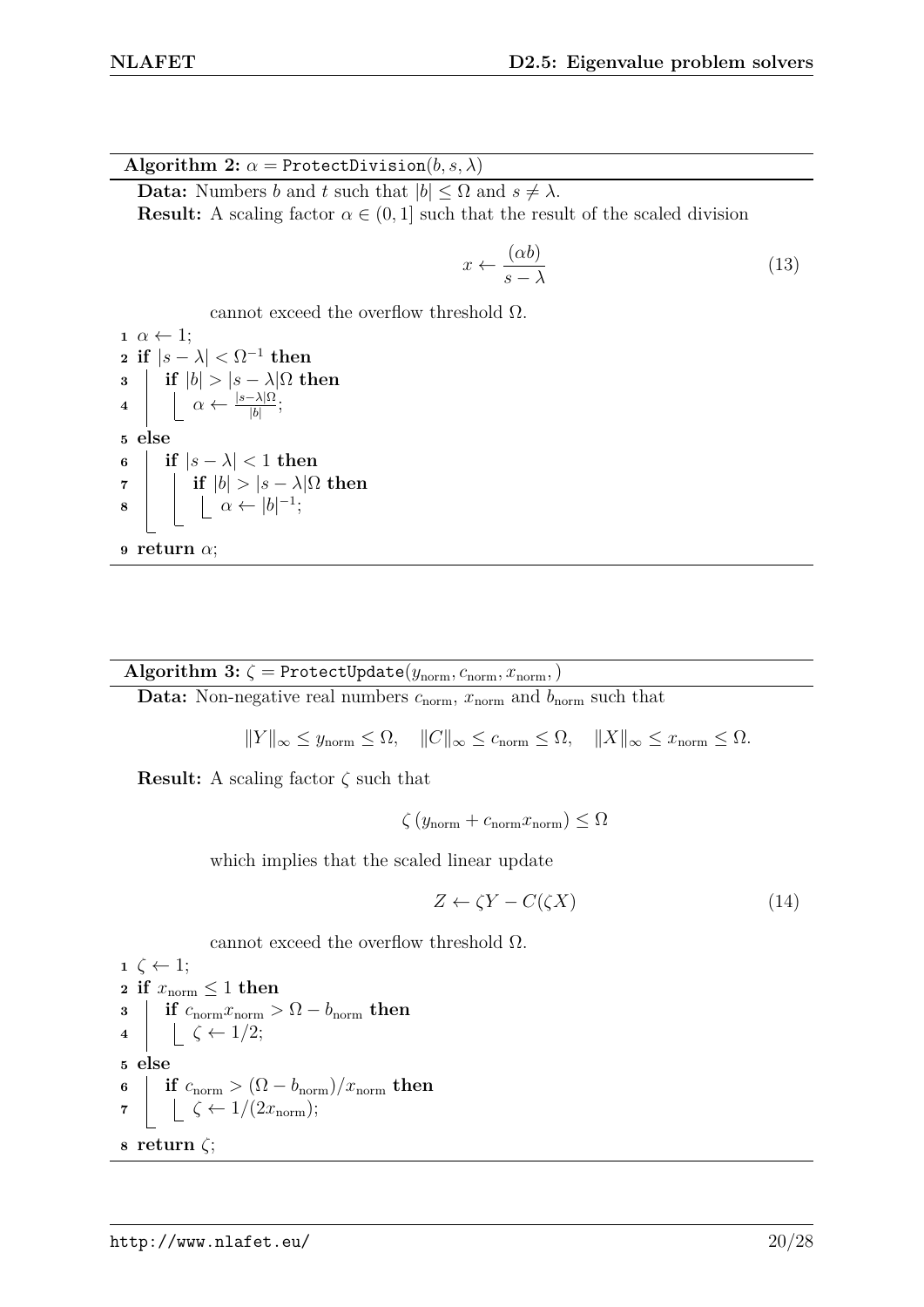We have developed a robust parallel algorithm for computing right eigenvectors for the standard eigenvalue problem for complex matrices. We have implemented it using MPI. The details of our current MPI implementation can be found in the NLAFET Working Note 10 [1].

We report on the performance of our current implementation in Section 8. The sequential version of our code is about twice as fast as its counterpart in LAPACK. However, we have recently realized that it is possible to improve on our parallel scalability and reduce our memory footprint.

Our current implementation can be downloaded from the NLAFET repository Eigen vector. For more details see Deliverable D7.5.

#### **7.1 Robust block computation of eigenvectors**

Consider the problem of solving a triangular linear system  $S - \lambda I$  using a blocked algorithm. First partition the system conformally, and write

$$
(S - \lambda I)x = \left( \begin{bmatrix} S_{11} & S_{12} & \dots & S_{1N} \\ & S_{22} & \dots & S_{2N} \\ & & \ddots & \vdots \\ & & & S_{NN} \end{bmatrix} - \lambda I \right) \begin{bmatrix} x_1 \\ x_2 \\ \vdots \\ x_N \end{bmatrix} = \begin{bmatrix} b_1 \\ b_2 \\ \vdots \\ b_N \end{bmatrix} = b. \tag{15}
$$

This system can be solved using block backward substitution as in Algorithm 4.

| Algorithm 4: $x = \text{BlockBackSolve}(S, \lambda, b)$                                        |
|------------------------------------------------------------------------------------------------|
| <b>Data:</b> A non-singular upper triangular matrix $S - \lambda I$ and a vector b partitioned |
| conformally as in equation $(15)$ .                                                            |
| <b>Result:</b> The solution x of the linear system $(S - \lambda I)x = b$ .                    |
| 1 $x = b$ ;                                                                                    |
| 2 for $j = N, N - 1, , 1$ do                                                                   |
| $s \mid x_j \leftarrow f(S_{ij}, \lambda, b_j);$                                               |
| 4   for $i = 1, 2, , N$ do                                                                     |
| $\mathbf{5}$ $\Big  \Big  \Big  x_i \leftarrow g(x_i, S_{ij}, x_j);$                           |
| $\epsilon$ return $x$ ;                                                                        |
|                                                                                                |

In order to obtain a robust algorithm, one must replace the two kernels

$$
f(S, \lambda, b) = (S - \lambda I)^{-1}b, \quad g(y, C, x) = y - Cx \tag{16}
$$

with robust variants, which are given as Algorithm 5 RobustBlockSolve, and Algorithm 6 RobustBlockUpdate. It is critical to observe that they operate on augmented vectors  $\langle \alpha, x \rangle$  representing vectors  $\alpha^{-1}x$ . The result is Algorithm 7 RobustBlockBackSolve. For a detailed discussion of the algorithms stated in this report we refer to NLAFET Working Notes 9 and 10 [9, 1]. Here we limit ourselves to making one critical observation. Any runtime system capable of executing a regular block triangular backward substitution can do so robustly. It is simply a matter of replacing the standard kernels with our robust kernels. Apart from the final re-scaling, the number and pattern of messages that have to be exchanged is unchanged. Moreover, the volume is increased marginally as we have to communicate the scaling factors.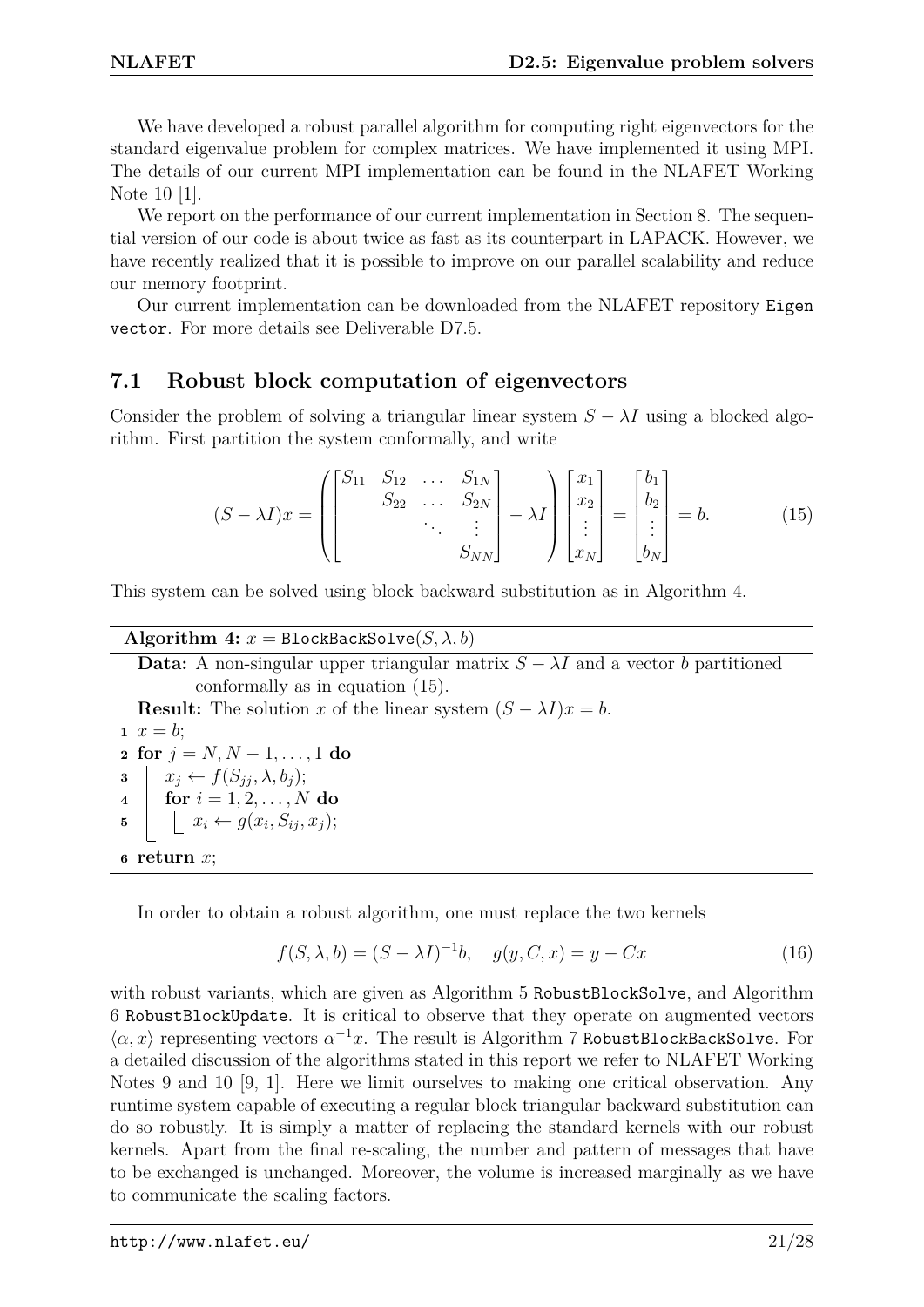$\mathbf{Algorithm 5: } \langle \alpha, x \rangle = \text{RobustBlockSolve}(S, \lambda, \langle \beta, b \rangle)$ 

**Data:** A non-singular matrix  $S - \lambda I$  and an augmented vector  $\langle \beta, b \rangle$ . **Result:** An augmented vector  $\langle \alpha, x \rangle$  such that

$$
(S - \lambda I)(\alpha^{-1}x) = \beta^{-1}b
$$

where the scaling  $\alpha$  ensures that the computation of  $x$  cannot overflow. **1**  $\langle \alpha, x \rangle$  = RobustScalarBackSolve $(S, \lambda, b)$ ;

**2**  $\alpha \leftarrow \beta \alpha$ ;

**3 return**  $\langle \alpha, x \rangle$ ;

**Algorithm 6:**  $\langle \nu, z \rangle$  = RobustBlockUpdate( $\langle \alpha, x \rangle, C, \langle \beta, y \rangle$ )

**Data:** Augmented vectors  $\langle \alpha, x \rangle$ ,  $\langle \beta, y \rangle$  and a matrix *C* such that the linear transformation

 $z = y - Cx$ 

is defined.

**Result:** An augmented vector  $\langle \nu, z \rangle$  such that

$$
\nu^{-1}z = \beta^{-1}y - C(\alpha^{-1}x)
$$

where the scaling  $\nu$  ensures that the computation of  $z$  cannot overflow.

  $\gamma = \min\{\alpha, \beta\};$   $x \leftarrow (\gamma/\alpha)x$ ; *y* ← (*γ/β*)*y*; *ξ* ← ProtectUpdate( $||y||_{∞}$ ,  $||C||_{∞}$ ,  $||x||_{∞}$ ); *z* ←  $ξy$  −  $C(ξx)$ ;  $\nu = \xi \gamma$ ;  **<b>return**  $\langle \nu, z \rangle$ 

**Algorithm 7:**  $\langle \alpha, x \rangle$  = RobustBlockBackSolve(*S,*  $\lambda$ *, b*)

**Data:** A partitioned, non-singular, upper triangular linear system  $(S - \lambda I)x = b$ . **Result:** An augmented vector  $\langle \alpha, x \rangle$  such that  $(S - \lambda I)x = \alpha b$ .

1 for 
$$
i = 1, ..., N
$$
 do  
\n2  $\lfloor \langle \alpha_i, x_i \rangle \leftarrow \langle 1, b_i \rangle;$   
\n3 for  $j = N, N - 1, ..., 1$  do  
\n4  $\begin{cases} \langle \alpha_j, x_j \rangle \leftarrow \text{RobustBlockSolve}(S_{jj}, \lambda, \langle \alpha_j, x_j \rangle); \\ \text{for } i = 1, 2, ..., j - 1 \text{ do} \\ \lfloor \langle \alpha_i, x_i \rangle \leftarrow \text{RobustBlockUpdate}(\langle \alpha_i, x_i \rangle, S_{ij}, \langle \alpha_j, x_j \rangle) \right) \end{cases}$   
\n7  $\alpha = \min{\{\alpha_1, \alpha_2, ..., \alpha_N\}};$   
\n8 for  $i = 1, 2, ..., N$  do  
\n9  $\lfloor x_i \leftarrow (\alpha/\alpha_i)x_i;$   
\n10 return  $\langle \alpha, x \rangle$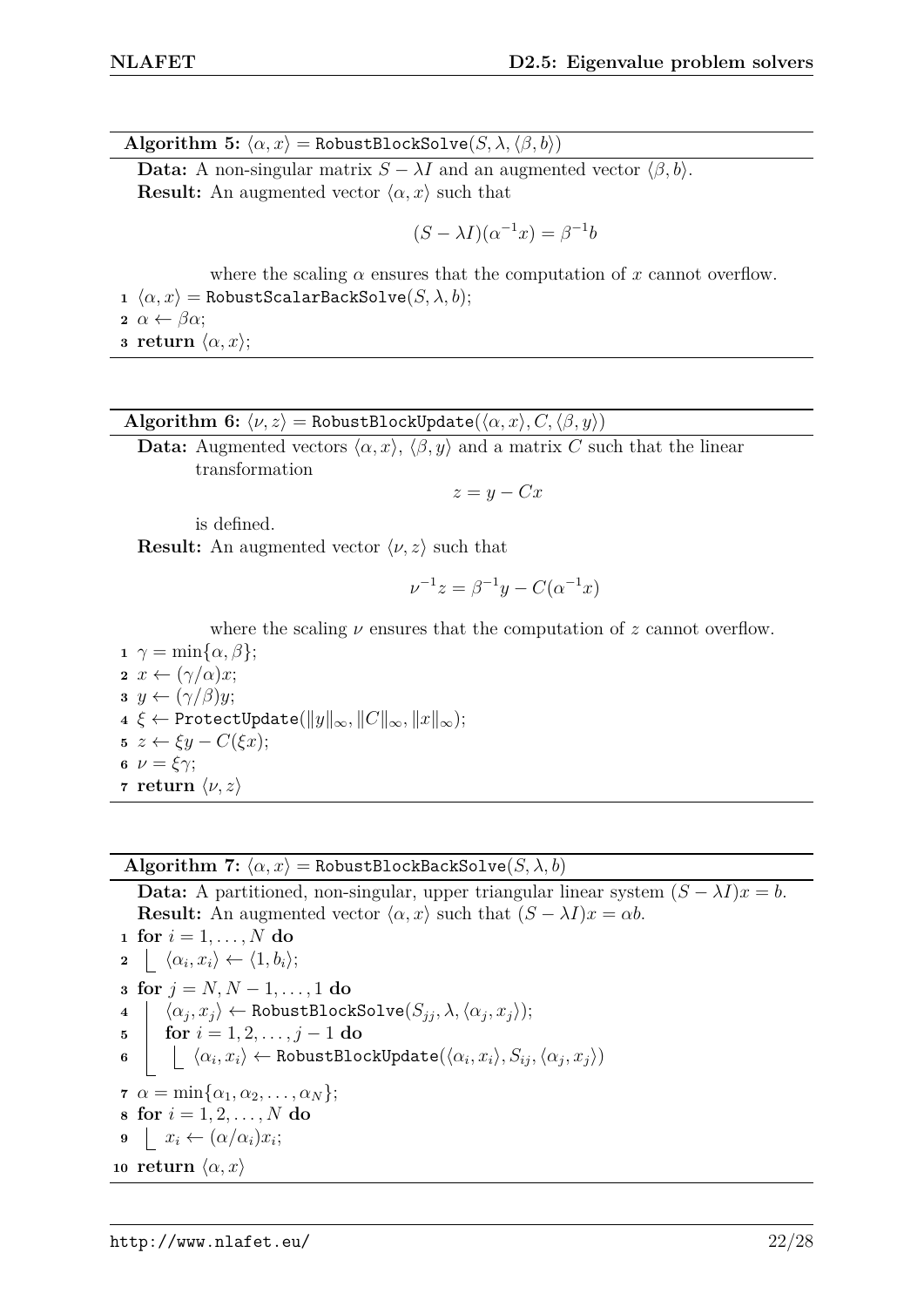#### **7.2 Simultaneous computation of multiple eigenvectors**

Consider a matrix *A* for which a triangular Schur form  $S = Q^H A Q$  has been computed. We now seek to determine the eigenvectors of *S* corresponding to a subset of the eigenvalues of *A*. We are also interested in back-transforming the computed eigenvectors of *S* to eigenvectors of *A*.

It is entirely possible to consider a general subset of the eigenvalues, but there is a certain clarity associated with the special case where all eigenvectors are sought. Strictly speaking, the general case can be reduced to this special case by reordering the eigenvalues of *S*, but this is beside the point. For the sake of simplicity, please assume that all eigenvalues are distinct. In this case Algorithm 8 can be used to simultaneously compute all eigenvectors.

| Algorithm 8: $X = \text{ScalarSimEigenvector}(S)$                                                                                                                                                                                                                                                                                                             |  |
|---------------------------------------------------------------------------------------------------------------------------------------------------------------------------------------------------------------------------------------------------------------------------------------------------------------------------------------------------------------|--|
| <b>Data:</b> An $m$ by $m$ upper triangular matrix $S$ with distinct diagonal entries.                                                                                                                                                                                                                                                                        |  |
| <b>Result:</b> A matrix $X = \begin{bmatrix} x_1 & x_2 & \dots & x_m \end{bmatrix}$ of eigenvectors of S such that                                                                                                                                                                                                                                            |  |
| $Sx_i = s_{ii}x_i.$                                                                                                                                                                                                                                                                                                                                           |  |
| $1 \; X \leftarrow I_m$ for $j = m, m-1, \ldots, 1$ do                                                                                                                                                                                                                                                                                                        |  |
|                                                                                                                                                                                                                                                                                                                                                               |  |
| 2 $\begin{array}{c} \textbf{for } k = j + 1 : m \textbf{ do} \\ \textbf{3} \begin{array}{c} \begin{array}{c} \begin{array}{c} \end{array} \\ \begin{array}{c} \end{array} \\ \begin{array}{c} \end{array} \\ \begin{array}{c} \end{array} \\ \begin{array}{c} S(1:j-1,j:m) \leftarrow X(1:j-1,j:m) - S(1:j-1,j)X(j,j:m); \end{array} \end{array} \end{array}$ |  |
|                                                                                                                                                                                                                                                                                                                                                               |  |
| 5 return $X$ ;                                                                                                                                                                                                                                                                                                                                                |  |

Algorithm 8 loops backwards through the *m* systems which are to be solved. The inner iteration computes a single row of *X* and the linear update has rank 1. As a result, the arithmetic intensity is very low.

However, it is straight forward to transform this algorithm into a block algorithm, see Algorithm 9 BlockSimEigenvector. It uses a pair of arrays first and last to keep track of the partitioning of *S*. Specifically, the first (last) row of the *J*th diagonal block has global row index  $first(J)$  (last(*J*)). The algorithm loops backwards over the systems which are to be solved. It computes one block row of *X* per iteration. The variable *k* is always the dimension of the next linear system which will be solved. It is worth stressing the fact that while each of the diagonal blocks of *S* are read many times from cache memory, they are only read once from main memory. The linear update at the end of each iteration has the same rank as the dimension of the current diagonal block.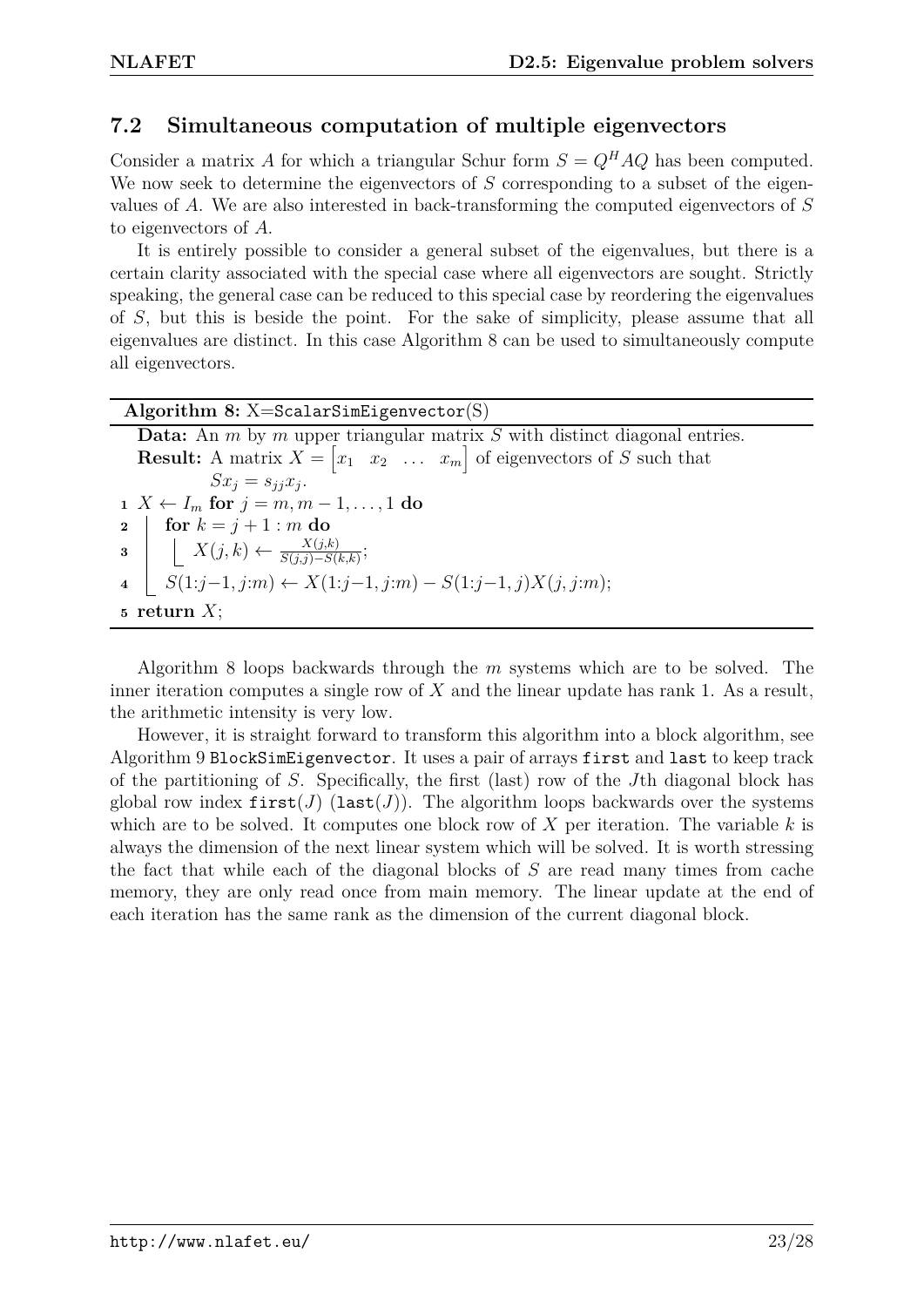**Algorithm 9:** X=BlockSimEigenvector(S) **Data:** An *m* by *m* upper triangular matrix *S* partitioned as an *M* by *M* block matrix, arrays first and last describing the partitioning. **Result:** A matrix *X* of eigenvectors of *X* such that  $SX = X \text{diag}(T)$ .  $1 \ X \leftarrow I_m$ ; **2** for  $J = M, M - 1, ..., 1$  do  $\mathbf{s}$   $\mid$   $f \leftarrow \texttt{first}(J);$  $4 \mid l \leftarrow \text{last}(J);$ **5 for**  $j = f + 1 : l$  **do 6**  $\vert \vert k \leftarrow j - f;$  $\mathcal{T}$  **d**  $X_{f:j-1,j} \leftarrow -(S_{f:j-1,f:j-1}-s_{jj}I_k)^{-1}S_{f:j-1,j};$  $\mathbf{s} \quad k \leftarrow l - f + 1$ ; **9 for**  $j = l + 1$  : *m* **do** 10 **a**  $\left| \quad X_{f:l,j} \leftarrow (S_{f:l,f:l} - s_{jj}I_k)^{-1}X_{f:l,j};$ **11**  $\left\{\right. X_{1:f-1,f:m} \leftarrow X_{1:f-1,f:m} - S_{1:f-1,f:l}X_{f:l,f:m};\right.$ **<sup>12</sup> return** *X*

# **8 The performance of eigenvector computations**

We report on a sequence of experiments testing our new parallel algorithm. It offers improved protection against overflow, uses augmented vectors, interleaves the computation of multiple eigenvectors and merges the backward substitution phase with the backtransformation. We give a brief description of the hardware, the test matrices, and the experimental methodology before presenting the results. We report on the single threaded execution time, the weak and the strong scaling of our current implementation.

#### **8.1 Computer system**

All experiments were executed on the Kebnekaise system at HPC2N, Umeå University. The relevant details are given in Section 4.1.

#### **8.2 Test matrices**

The test matrices were randomly generated from a seed with the real and complex parts being uniformly distributed on the interval [0*,* 1]. The generator is available on demand.

#### **8.3 Experimental methodology**

The high-resolution function GetTimeOfDay was used to measure runtimes, and the median execution time of three runs yielded reproducible numbers.

#### **8.4 Software requirements**

Our parallel algorithm is built using level 2 and 3 BLAS, as well as MPI calls. The user must provide libraries for both of those. We have linked all our tests against Intel MKL 2017.1.132 and Intel MPI 2017.1.132.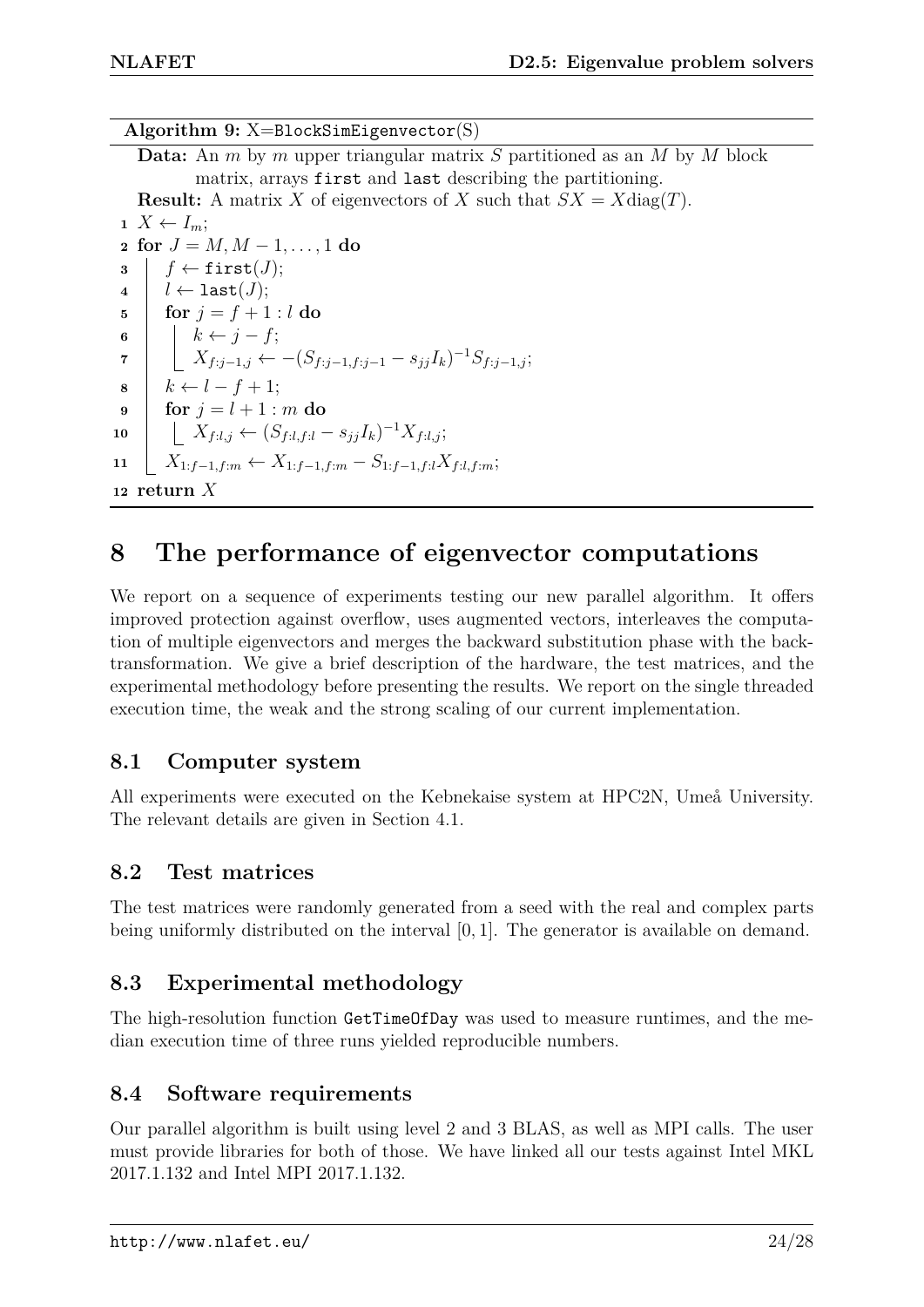#### **8.5 Sequential execution**

In Figure 9 our MPI based algorithm is compared against the LAPACK ZTREVC3 solver for

$$
n \in \{10000, 20000, 30000, 40000\}.\tag{17}
$$

All right eigenvectors are computed from a random upper triangular *S*, and are backtransformed using a dense unitary transformation matrix as input.



Figure 9: Execution time in seconds for our MPI based algorithm and ZTREVC3 from LAPACK for *n* ∈ {10000*,* 20000*,* 30000*,* 40000}.

It is clear that the runtimes are quite similar and our MPI version is marginally better. However, the MPI version has significant overhead, even when using a single MPI rank. A serial implementation of the algorithm, without the overhead gives a runtime of 13835 seconds for  $n = 40000$ , roughly half of what the MPI based implementation requires for completion. The LAPACK routine ZTREVC3 deals with potential overflow by working with one column of *S* and right-hand-sides completely before moving on to next. The blocking strategy we propose is clearly beneficial as it allows for cache reuse.

#### **8.6 Scalability**

As for the eigenvalue reordering in Section 4.7, we have measured weak and strong scalability of our eigenvalue computation.

#### **8.6.1 Weak scalability**

The weak scalability was measured by scaling up the problem size *n* with the number of cores to keep the memory required per core constant. Specifically, for a problem of size  $n_1$  on  $P_1$  MPI ranks, the problem size  $n_P$  on  $P_P$  cores was set to  $n_1\sqrt{P_P/P_1}$ .

The results of the weak scalability experiments, with  $n_1 = 15000$  and  $P_1 = 16$  are shown in Figure 10.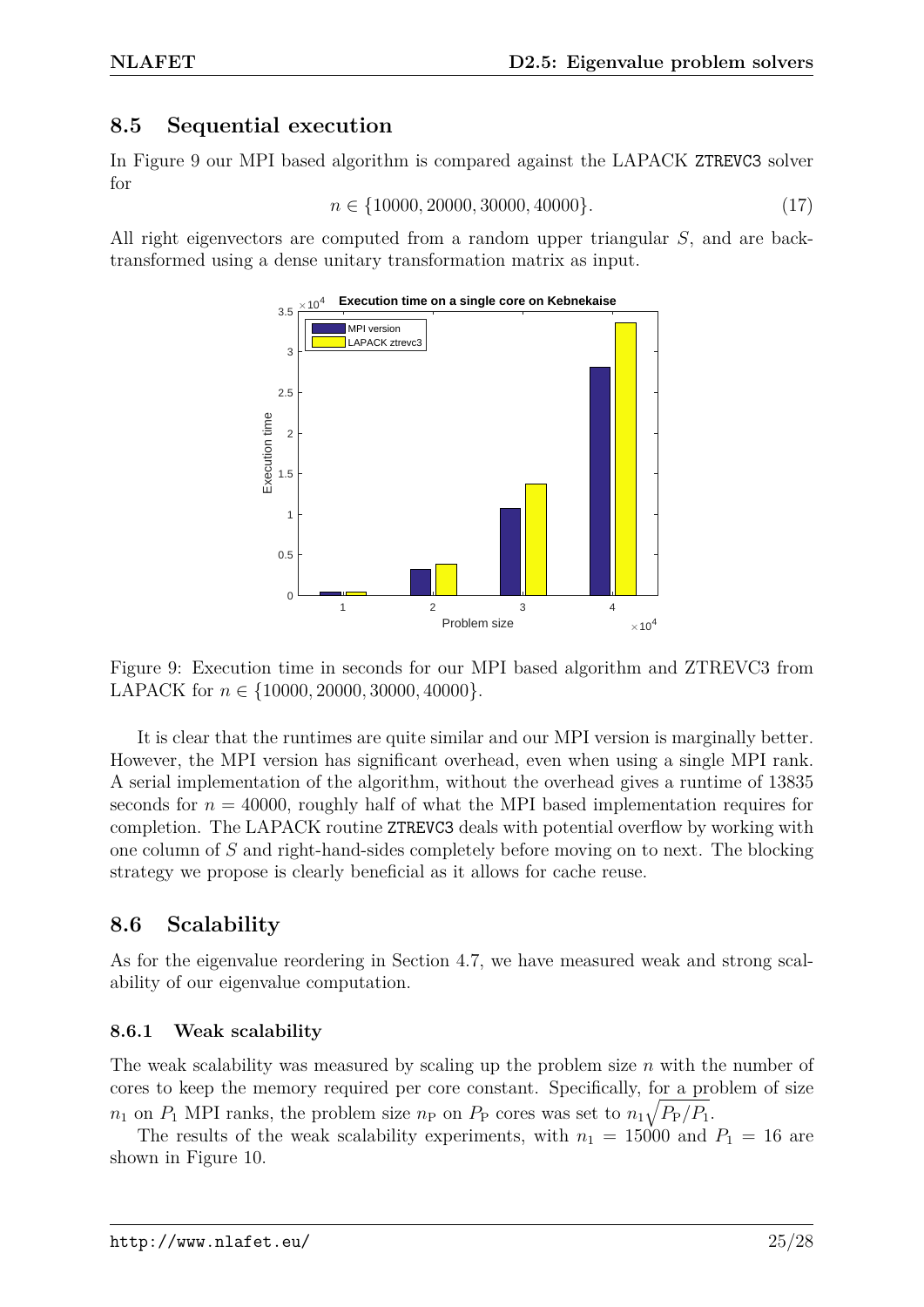

Figure 10: Speedup (left) and efficiency (right) achieved when running weak scalability performance test using up to 36 MPI units. One MPI unit consists of 16 MPI ranks.

#### **8.6.2 Strong scalability**

The strong scalability of the parallel algorithm was measured in terms of speedup relative to the parallel implementation running on one core for problems of size

$$
n \in \{10000, 20000, 30000, 40000\},\tag{18}
$$

and meshes of size  $P_r \times P_c$  for

$$
P_{\rm r} = P_{\rm c} \in \{1, 2, 3, 4, 5, 6, 7, 8, 12, 16, 20, 24, 28, 32\}.
$$
\n
$$
(19)
$$



Figure 11: Speedup (left) and efficiency (right) achieved when running strong scalability performance test using up to 1024 MPI ranks for four problem sizes.

The results of the strong scalability experiments are shown in Figure 11. The strong scalability increases with larger problem sizes. The parallel efficiency drops dramatically when the number of cores is increased. This is hardly surprising as even the largest problem size  $(n = 40,000)$  is too small compared with the number of cores used.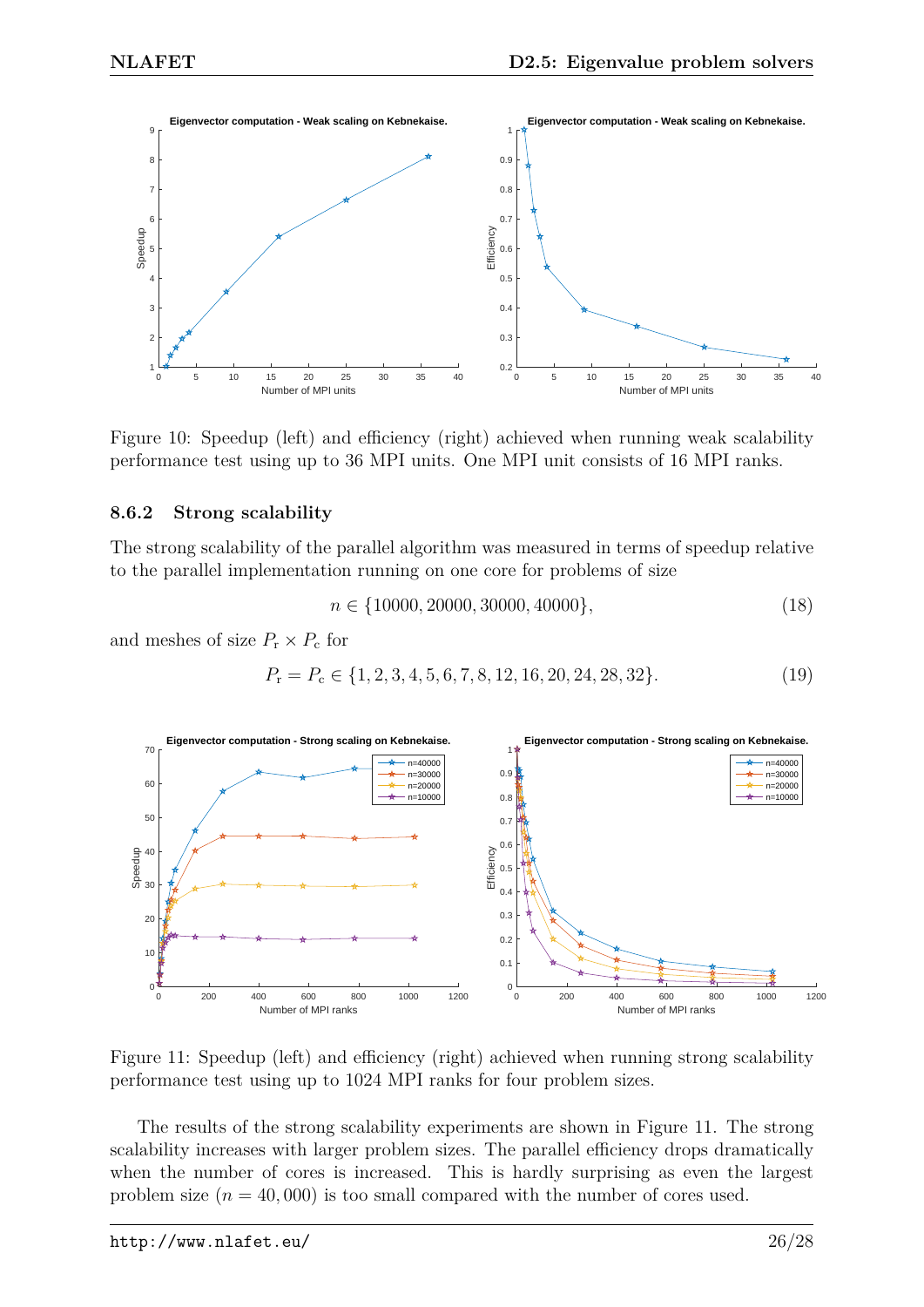#### **8.7 Tunability**

There is only one parameter which can be adjusted, namely the block size used to define the 2D block cyclic distribution of the matrices. It is not practical to change it dynamically during the execution of the code.

## **9 The next steps for eigenvector computation**

There are several natural steps which will be taken in the immediate future. A standard error analysis for partitioned back-substitution using a unique scaling factor for each block row must be completed. The basic idea must be extended to a partitioned algorithm for Sylvester equations, so that eigenvectors can be computed in parallel and robustly from real Schur forms as well.

We will also improve our MPI implementation of the eigenvector computation. The most viable strategy is to maintain the block cyclic distribution used by ScaLAPACK, but begin the calculation by broadcasting all diagonal blocks of the Schur matrix along each process row. Moreover, all eigenvalues should be broadcast to all ranks. This will eliminate the rather elaborate scheme currently used to load balance the backward substitution.

In view of the success of our StarPU implementation for the eigenvalue reordering problem, it is realistic to develop a task based algorithm for computing eigenvectors in parallel while addressing overflow using augmented vectors.

# **10 Conclusion**

Our work has focused on two topics, eigenvalue reordering and eigenvector computation. We are pleased to report progress on these topics. We now understand how to fight overflow when solving a triangular linear system in parallel. The key is to assign a unique scaling factor to each block row and replace all necessary kernels with robust counterparts. We understand how it is possible to interleave the robust computation of multiple eigenvectors in order to improve the arithmetic intensity.

In terms of software, we have developed and implemented two new algorithms. We can solve the problem of reordering eigenvalues in real Schur form using our task based algorithm. Our implementation can be executed using StarPU. We routinely exceed 50% of the peak flop rate. We have recorded weak and strong scalability efficiencies well above 50%. We are currently rewriting and extending our code to run efficiently on a distributed memory machine using StarPU.

We have developed a parallel and robust algorithm for computing eigenvectors from complex Schur forms. Our current implementation uses MPI. The numerical scaling works as it should. We anticipate some changes to the memory layout in the immediate future, but then we will turn to the task of producing task based software.

The two-sided transformation algorithm used for reordering eigenvalues encapsulates many of the aspects found in the other algorithms used in eigenvalue computations. We are confident that the lessons learned will allow us to develop task based algorithms and codes for these problems.

Having cracked the problem represented by the parallel bottleneck associated with robust backward substitution, we are also confident that task based algorithms for eigenvector computation will be developed and implemented successfully.